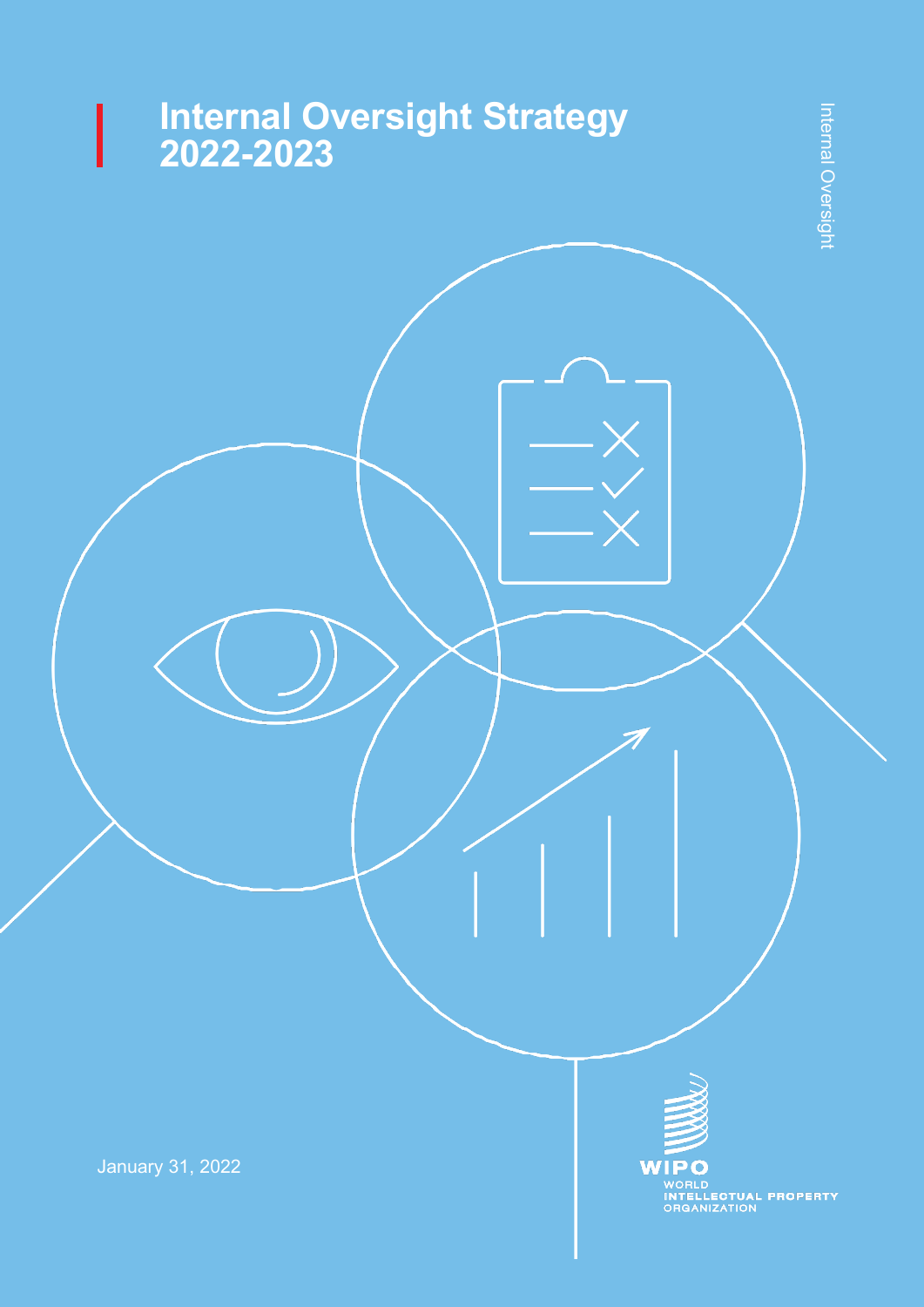# TABLE OF CONTENTS

<span id="page-1-0"></span>

| (A) |                                                                        |  |  |  |  |  |  |
|-----|------------------------------------------------------------------------|--|--|--|--|--|--|
| (B) |                                                                        |  |  |  |  |  |  |
|     | 3. IOD IMPLEMENTATION STRATEGIES TO ADDRESS SHIFT IN STRATEGIC FOCUS 9 |  |  |  |  |  |  |
|     |                                                                        |  |  |  |  |  |  |
| (A) |                                                                        |  |  |  |  |  |  |
| (B) |                                                                        |  |  |  |  |  |  |
|     |                                                                        |  |  |  |  |  |  |
|     |                                                                        |  |  |  |  |  |  |
|     |                                                                        |  |  |  |  |  |  |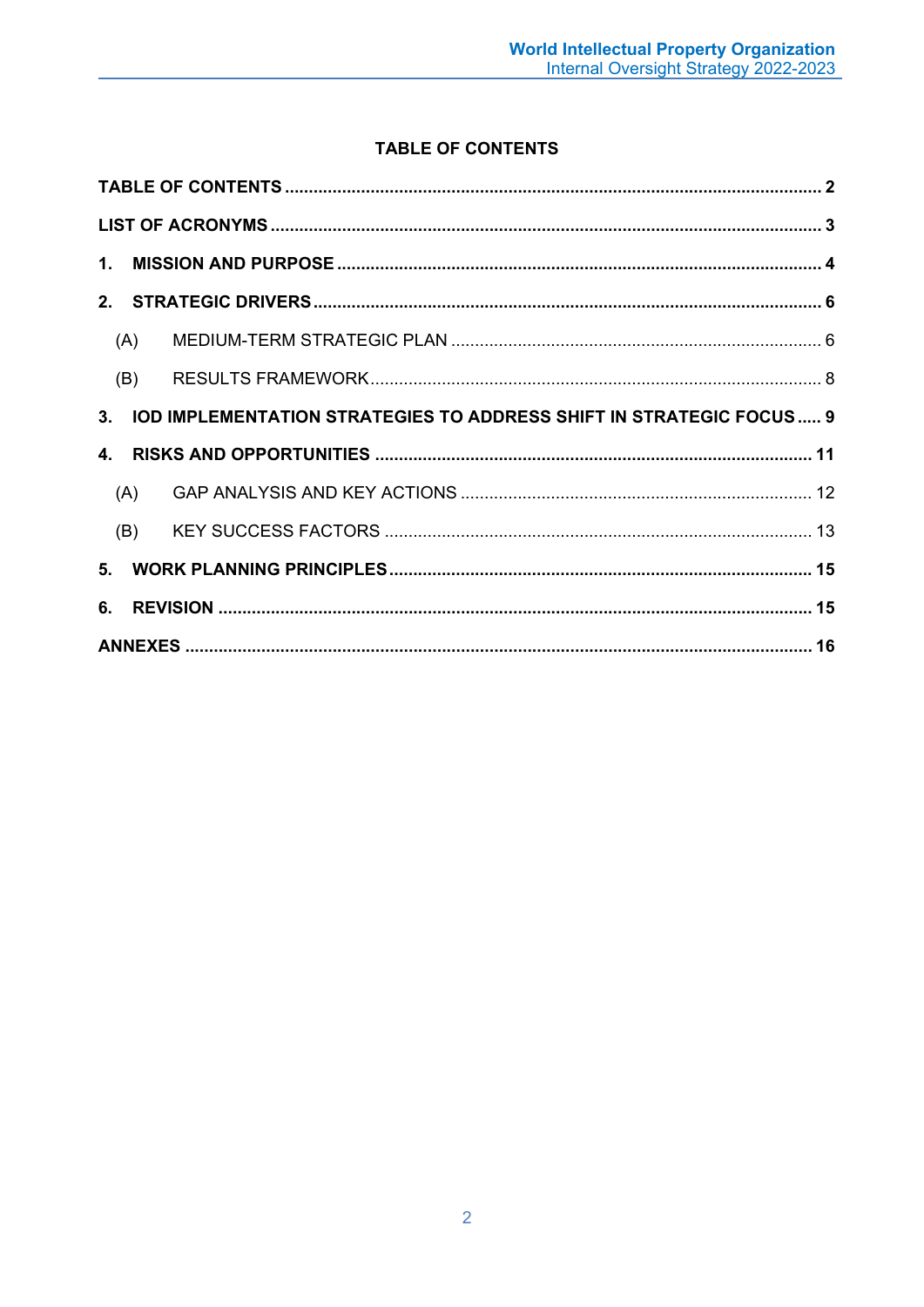### <span id="page-2-0"></span>**LIST OF ACRONYMS**

| <b>IAOC</b> | Independent Advisory Oversight Committee  |
|-------------|-------------------------------------------|
| <b>IIA</b>  | Institute of Internal Auditors            |
| <b>IOC</b>  | Internal Oversight Charter                |
| <b>IOD</b>  | <b>Internal Oversight Division</b>        |
| IP          | <b>Intellectual Property</b>              |
| IT          | Information Technology                    |
| <b>MTSP</b> | Medium-Term Strategic Plan                |
| <b>RNDS</b> | Regional and National Development Sector  |
| <b>SME</b>  | Small and Medium-Sized Enterprise         |
| <b>QAIP</b> | Quality Assurance and Improvement Program |
| <b>UN</b>   | <b>United Nations</b>                     |
| <b>WIPO</b> | World Intellectual Property Organization  |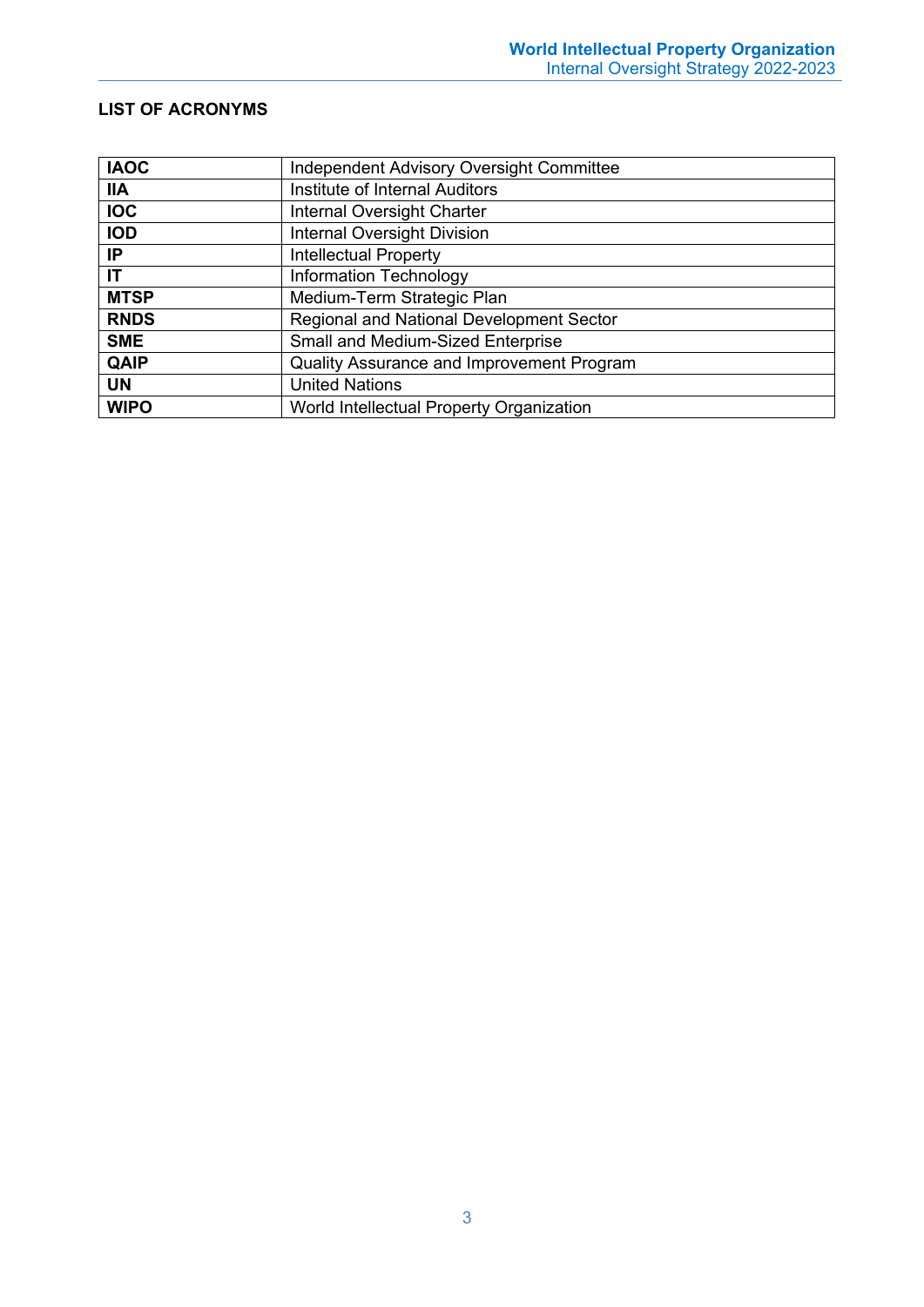## <span id="page-3-0"></span>**1. MISSION AND PURPOSE**

1. As defined in the introduction of the Internal Oversight Charter (IOC), the role of the Internal Oversight Division (IOD) is to examine and evaluate, in an independent manner, the World Intellectual Property Organization's (WIPO) control and business systems and processes and provide recommendations for improvement. By doing so, IOD provides assurance and assistance to management and staff in the effective discharge of their responsibilities and the achievement of WIPO's strategic focus and expected results.

2. In order to accomplish its mission as part of the *Third Line* (of Defense), IOD shall work collaboratively and cooperatively with the *First* and *Second Lines***[1](#page-3-1)** within WIPO, and with other external governance bodies as depicted in the figure below:





3. The purpose of this Strategy is to enable IOD and its three functions – Internal Audit, Evaluation, and Investigation, to allocate its financial and human resources effectively, to meet the expectations of key stakeholders including the Director General, the Independent Advisory Oversight Committee (IAOC) and WIPO Member States. IOD supports these stakeholders in achieving their objectives, by providing an independent and objective assessment of the Organization's governance, risk management, control processes, learning, and accountability and integrity frameworks.

4. This Strategy is exceptionally developed only for one biennium (2022-2023) because of the upcoming change in leadership in IOD. A brief description of the functions that make up the Internal Oversight Divisions follows.

<span id="page-3-1"></span> <sup>1</sup> With reference to, the *Three Lines Model - An update of the Three Lines of Defense*, position paper from the Institute of Internal Auditors (IIA). [https://global.theiia.org/about/about-internal-auditing/Public%20Documents/Three-Lines-](https://global.theiia.org/about/about-internal-auditing/Public%20Documents/Three-Lines-Model-Updated.pdf)[Model-Updated.pdf](https://global.theiia.org/about/about-internal-auditing/Public%20Documents/Three-Lines-Model-Updated.pdf)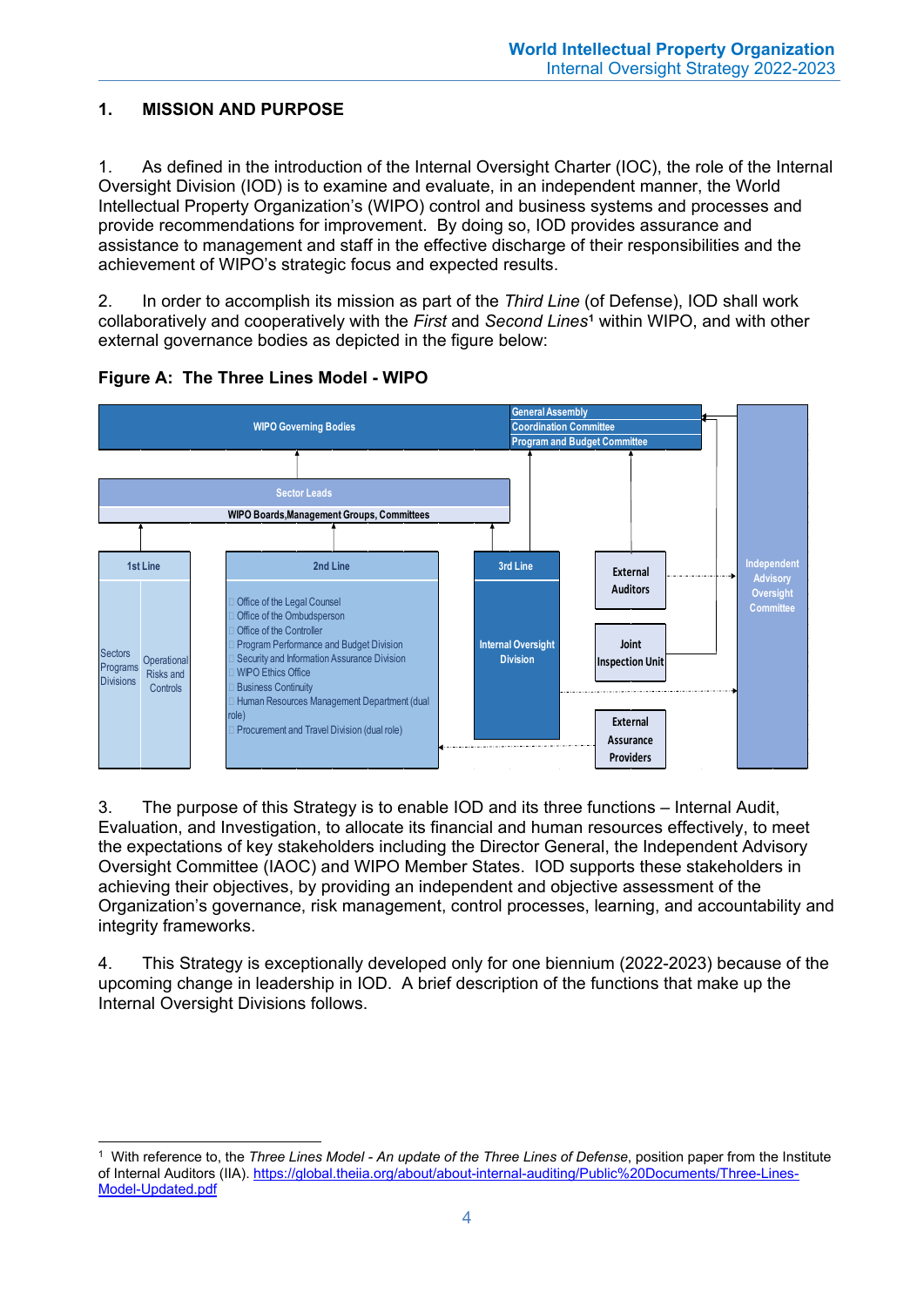| <b>Internal</b><br><b>Audit</b> | In accordance with the definition adopted by the Institute of Internal Auditors (IIA),<br>internal auditing is an independent, objective assurance and consulting activity<br>designed to add value and improve an organization's operations. It helps the<br>organization to accomplish its objectives by bringing a systematic, disciplined<br>approach to evaluate and improve the effectiveness of risk management, control, and<br>governance processes.<br>The mission of internal audit is to enhance and protect organizational value by<br>providing risk-based and objective assurance, advice and insight. Using a risk-based<br>approach, the Internal Audit function of IOD plans to deliver on the above Mission<br>Statement by providing the following core services: |
|---------------------------------|---------------------------------------------------------------------------------------------------------------------------------------------------------------------------------------------------------------------------------------------------------------------------------------------------------------------------------------------------------------------------------------------------------------------------------------------------------------------------------------------------------------------------------------------------------------------------------------------------------------------------------------------------------------------------------------------------------------------------------------------------------------------------------------|
|                                 | Assurance Services - Review policies, procedures and operations, people, processes<br>and systems, to assess adequacy, efficiency and effectiveness of, and compliance<br>with, related control structures, so as to determine whether risks are appropriately<br>managed; and                                                                                                                                                                                                                                                                                                                                                                                                                                                                                                        |
|                                 | Advisory/Consulting Services - Assist key stakeholders by helping in reviewing<br>specific issues and concerns that are better addressed through an advisory/consulting<br>type of engagement. The term Consultancy is used when the Internal Audit function<br>takes the lead in providing a service whose nature and scope have been agreed with<br>the client, and provides a formal deliverable in that regard. The term Advisory is used<br>when the Internal Audit function supports the client by providing advice, making<br>comments, but does not take the lead in managing the activity or producing a formal<br>deliverable.                                                                                                                                              |
| <b>Evaluation</b>               | An evaluation is a systematic, objective and impartial assessment of an on-going or<br>completed project, program or policy, its design, implementation and results. The aim<br>is to determine the relevance and fulfilment of objectives, its efficiency, effectiveness,<br>impact and sustainability. An evaluation should contribute to learning and<br>accountability and provide credible, evidence-based information, enabling the<br>incorporation of findings and recommendations into the decision-making processes of<br>WIPO.                                                                                                                                                                                                                                             |
|                                 | The Evaluation function at WIPO aims to provide innovative, high added-value quality<br>services and products that will cater for learning, accountability and knowledge<br>generation to WIPO's relevant stakeholders, thus contributing to the achievement of<br>the Organization's strategic focus. This can be achieved by articulating a value<br>proposition that considers the specific context and requirements of stakeholders,<br>including helping these stakeholders adapt to the fast-changing environment.                                                                                                                                                                                                                                                              |
|                                 | This value proposition encompasses the provision of services to stakeholder or<br>"client" types/categories with slightly different specific needs segmented in three<br>areas - accountability, learning and knowledge generation. In terms of accountability,<br>the value proposition entails providing systematic, evidence-based assurances that<br>WIPO achieve expected results in compliance with rules and standards.                                                                                                                                                                                                                                                                                                                                                        |
|                                 | The learning proposition of value to the organization entails providing actionable<br>knowledge to relevant WIPO stakeholders. For this, the Evaluation function provides<br>evaluation products and services that describe, synthesize, and translate into<br>actionable knowledge, explicit and useful to WIPO stakeholders for decision-making.<br>Likewise, the knowledge generation segment of the proposition of value aims to<br>contribute to fill the knowledge gaps through inductive reasoning and knowledge<br>exploration. More detail on the value proposition is found under Annex IV. The value<br>proposition would support the Evaluation function in addressing segmented demand                                                                                   |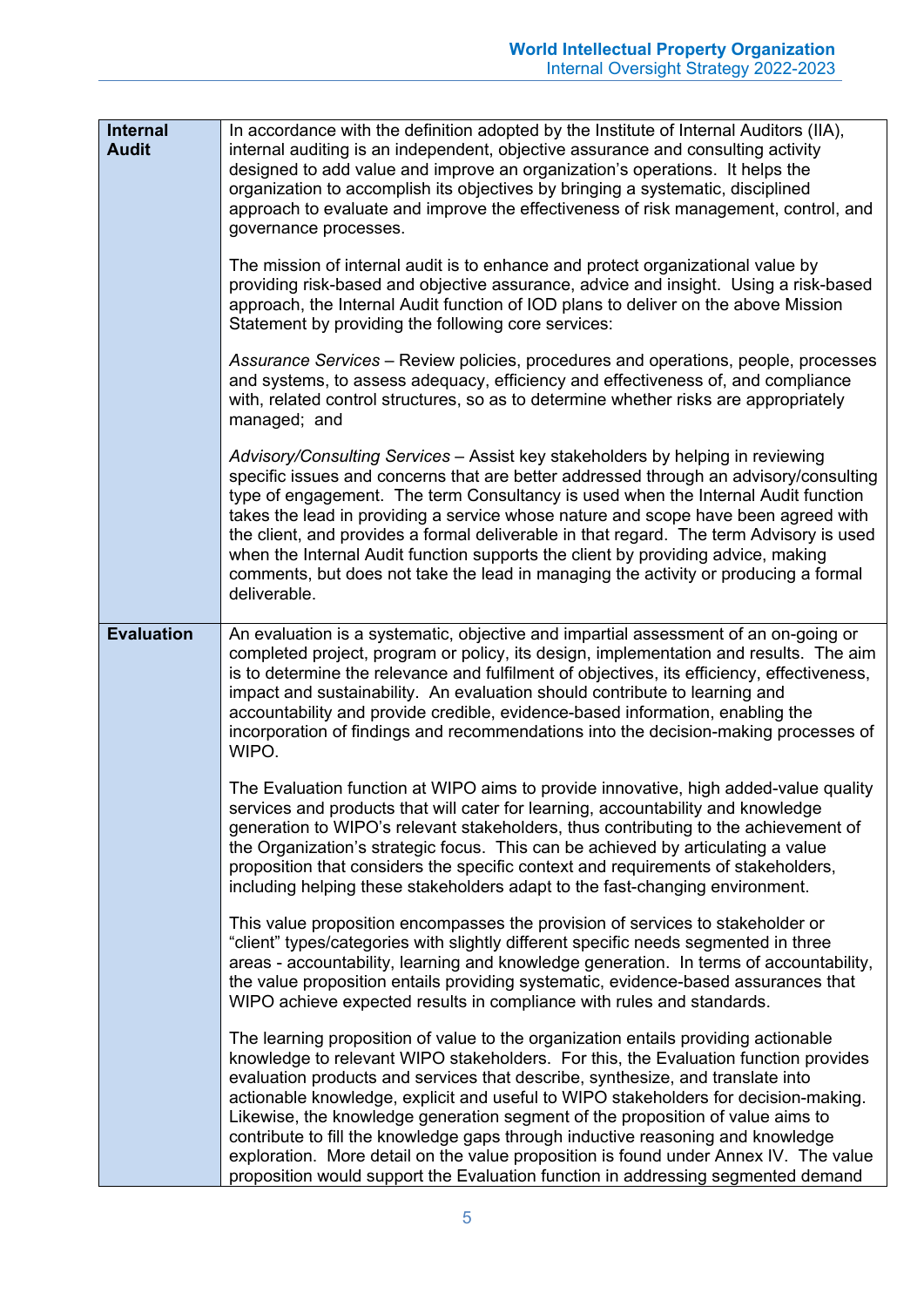|               | from the different categories of clients with varying needs.                                                                                                                                                                                                                                                                                                                                                                                                                                                                                                                                           |
|---------------|--------------------------------------------------------------------------------------------------------------------------------------------------------------------------------------------------------------------------------------------------------------------------------------------------------------------------------------------------------------------------------------------------------------------------------------------------------------------------------------------------------------------------------------------------------------------------------------------------------|
| Investigation | An investigation is a formal fact-finding inquiry to examine allegations of or<br>information concerning misconduct or other wrongdoing involving WIPO personnel in<br>order to determine whether they have occurred and if so, the person or persons<br>responsible. Investigations may also examine alleged wrongdoing by other persons,<br>parties or entities, deemed to be detrimental to WIPO.                                                                                                                                                                                                   |
|               | IOD's authority to undertake investigative activities in WIPO mainly results from the<br>IOC, which provides in particular that the Director, IOD, has the authority to initiate,<br>carry out and report on any action, which he/she considers necessary to fulfil his/her<br>mandate. It also provides for the Director IOD, to have unrestricted, unlimited, direct<br>and prompt access to all WIPO records and to all the premises of WIPO. Accordingly,<br>officials or personnel, holding any WIPO contractual status, have a duty to cooperate<br>with IOD investigations.                     |
|               | These provisions imply for IOD to adjust the nature and extent of its fact-finding<br>activities, and to define and conduct awareness-raising and other proactive activities,<br>in a strategic manner. Specifically, the Investigation function is constantly seeking to<br>optimize its resources towards the prevention, detection and deterrence of prohibited<br>activities and conduct in WIPO, and to ensure its relevance with regard to other<br>oversight functions – Internal Audit and Evaluation – and the broader values,<br>objectives, systems and processes driving the Organization. |

## <span id="page-5-1"></span><span id="page-5-0"></span>**2. STRATEGIC DRIVERS**

(A) MEDIUM-TERM STRATEGIC PLAN

5. The Medium-Term Strategic Plan (MTSP) serves as the overall strategic direction for the preparation of three consecutive biannual Programs and Budgets. The biennial Results Framework corresponding to those Programs and Budgets as approved by the Member States will measure progress under the MTSP.

6. In February 2021, the Director General launched consultations for the start of the development of the MTSP for years 2022-2026, which was subsequently published on June 7, 2021. The core elements of the MTSP are represented by a "Strategy House", which consists of the Organization's Vision, Mission, Strategic Pillars and Foundation.

7. WIPO's Vision is to help create a *world where innovation and creativity from anywhere is supported by intellectual property (IP) for the good of everyone*. Further, the mission is to *lead the development of a balanced and effective global intellectual property ecosystem to promote innovation and creativity for a better and more sustainable future*.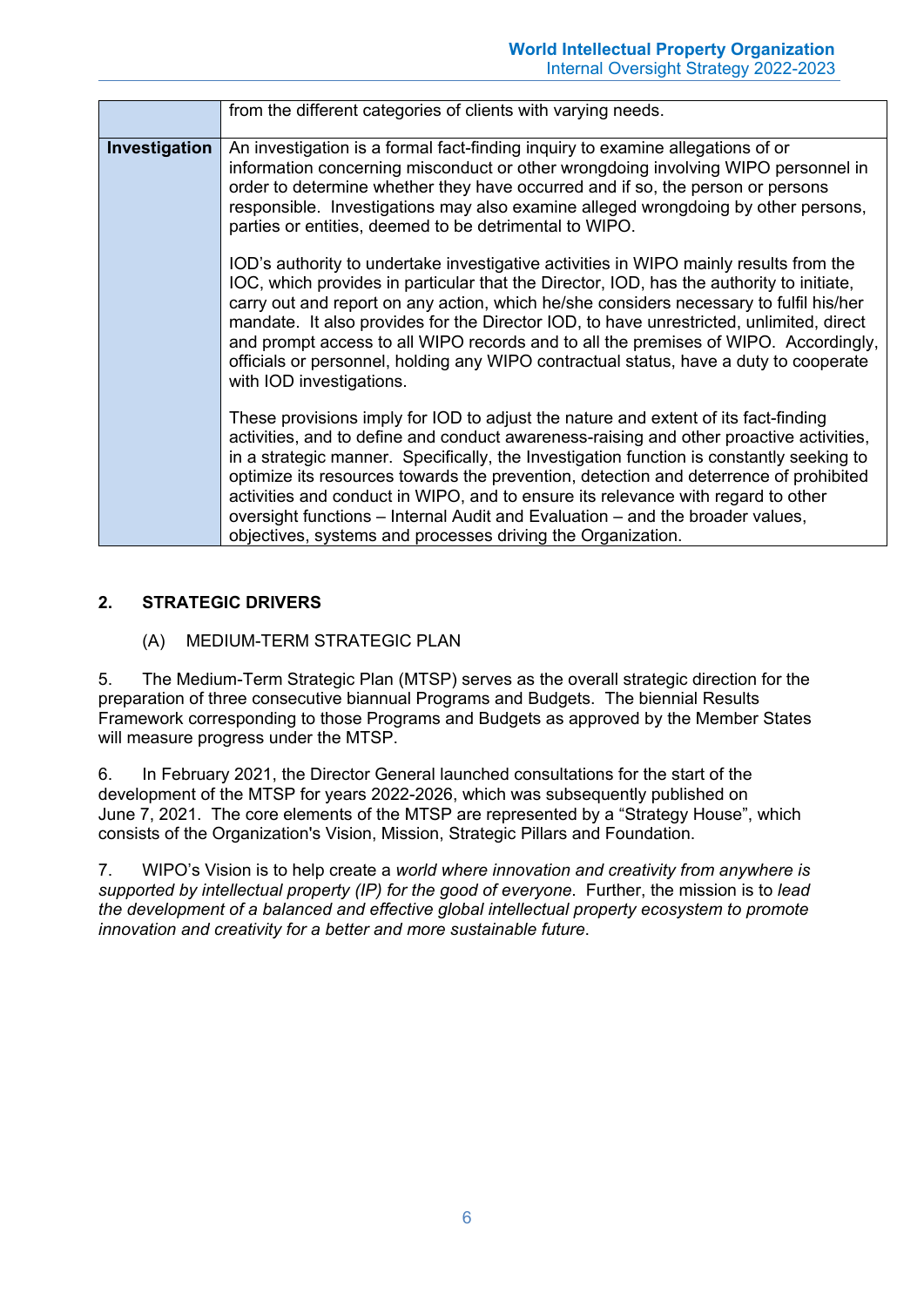

8. The Strategy House includes four Strategic Pillars and Foundation that represent the strategic focus, and underpin the Vision and Mission as follows:

(a) Reach out worldwide to explain the potential for intellectual property to improve the lives of everyone, everywhere (Pillar 1);

(b) Bring people together and partner with stakeholders to shape the future of the global intellectual property ecosystem (Pillar 2);

(c) Provide high quality intellectual property services, knowledge and data that deliver value to users around the world (Pillar 3);

(d) Support governments, enterprises, communities and individuals to use intellectual property as a tool for growth and sustainable development (Pillar 4); and

(e) Empower our people to work effectively, collaboratively and innovatively by providing them with the right resources, training and environment (Foundation).

9. Within the Strategy House, IOD's role would fall under the Foundation component. However, IOD as the third line of defense will continue to independently review, assess, examine and evaluate WIPO's environment, including the four Pillars and Foundation that support the achievements of the strategic focus.

<span id="page-6-0"></span> <sup>2</sup> From WIPO MEDIUM-TERM STRATEGIC PLAN (MTSP) 2022-2026. Document WO/PBC/32/3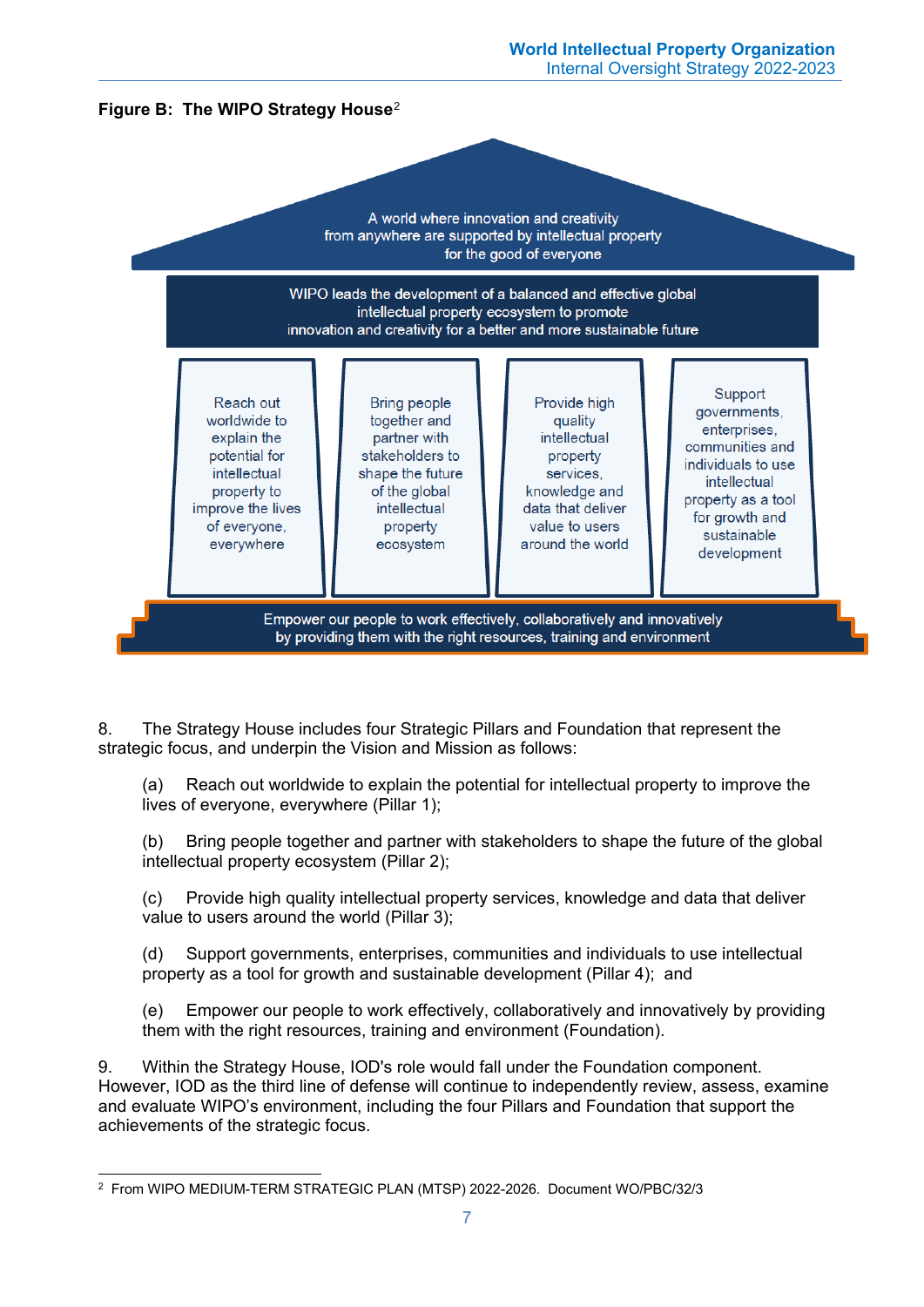## <span id="page-7-0"></span>(B) RESULTS FRAMEWORK

10. WIPO's Results Based Management (RBM) Framework guides the work and activities of the Organization as presented in the Program of Works and Budget, and the Program Performance Reports. WIPO Program activities, are linked to strategic goals/focus and expected results, and are measured through performance indicators and targets. The WIPO Development Agenda, Gender and the Sustainable Development Goals are crosscutting issues, which are mainstreamed across the board.

11. The Program of Works and Budget is a defining document for the Organization that establishes the results that the Member States wish to see achieved by the Organization over the coming biennium and authorizes the programs and resources necessary for the realization for those results. The Program of Works and Budget provides the planning for the biennium guided by the WIPO MTSP, and considers inputs received from both the Member States and the 2030 Agenda for Sustainable Development. The introduction of the Strategy House, includes a revision and streamlining of the Results Framework, which has reduced the areas of Strategic focus from nine to five (represented by the Pillars and Foundation), and the Expected Results from 38 to 16 depicted below.

#### A World where Innovation and Creativity from Anywhere is supported by Intellectual Property, for the Good of Everyone WIPO leads the development of a balanced and effective global intellectual property ecosystem to promote innovation and creativity for a better and more sustainable future gic Pillar 1: Reach out worldwide<br>tential for intellectual property to inte<br>lives of everyone, everyoter .<br>Strategic Pillar 3: Provide high quality intelle<br>property services, knowledge and data that de ntegic Pillar 2: E 2. Bring people together and partr<br>ars to shape the future of the globa al for intellectual pro<br>ives of everyone, ev More effective communication and engagement 2.1 Development of balanced and effective international 3.1 Wider and more effective use of WIPO's global IP 4.1 More effective use of IP to support growth and The displacement of all Member States and their relevant regions<br>and sub-regions, including through the mainstreaming of the<br>Development Agenda recommendations world-wide to raise awareness of and increase<br>knowledge about the potential of IP to improve the lives normative frameworks for IP systems, services, knowledge and data 20 447 (4 613) 51807/12927 of everyone, everywhe 2.2 WIPO brings the international community together to 18 527 (17 641) 16 967 (2.510) 3.2 Improved productivity and service quality of WIPO's proactively address emerging issues and policy<br>challenges at the global level relating to IP, innovation global IP systems, services, knowledge and data 4.2 Development of balanced and effective IP innovation and creative ecosystems in Member States and creatwity 281.861 (4.249) 17 206 (5 431) 30 208 (18 512) 3.3 Knowledge transfer and technology adaptation is 2.3 International dialogue and cooperation on Building facilitated through WIPO's IP-based platforms and tools<br>to address global challenges 4.3 Increased IP knowledge and skills in all Member States Respect for IP 32 724 (30 756) 3805/2139 6.477 (5.598) 4.4 More innovators, creators, SMEs, universities, research 24 Effective interaction and partnerships with the UN institutions and communities leverage IP successfully IGOs and NGOs in support of global goals to which IP 30.037 (29.297) can contribute. 7,398 (918) 4.5 Enhanced IP infrastructure for IP Offices 12.946 (11.746) Total SF 4: 124.442 (107.951) Total SF 1: 16 967 (2.510) Total SE 2: 48.856 (13.100) Total SE 3: 340 145 (22 775) Foundation: Empower our people to work effectively, collaboratively and innovatively by providing them with the right resources, training and environment 5.1 A Secretariat that is empowered through a dynamic corporate culture and is 5.2 Digitally enabled, secure and sustainable 5.3 Sound and prudent financial manager vided with the right resources and training to work effectively, collaboratively operating environment and services. effective corporate governance and oversight and innovatively  $149,571$ (-) 45,320 (-) Total SF 5: 248,419 (-) 53528 (J)

**Figure C: WIPO Results Framework and Strategy House[3](#page-7-1)**

12. WIPO's Results Based Management Framework currently specifies IOD's Expected Result (ER) as, "Improved Accountability, Organizational Learning, Value for Money, Stewardship, Internal Control and Corporate Governance through Assistance from Effective and Independent Oversight"*.* As from 2022, IOD's ER will shift to*, Sound and prudent financial management and effective corporate governance and oversight*.

<span id="page-7-1"></span> <sup>3</sup> From WIPO Draft Program of Work and Budget 2022-2023. WO/PBC/32/4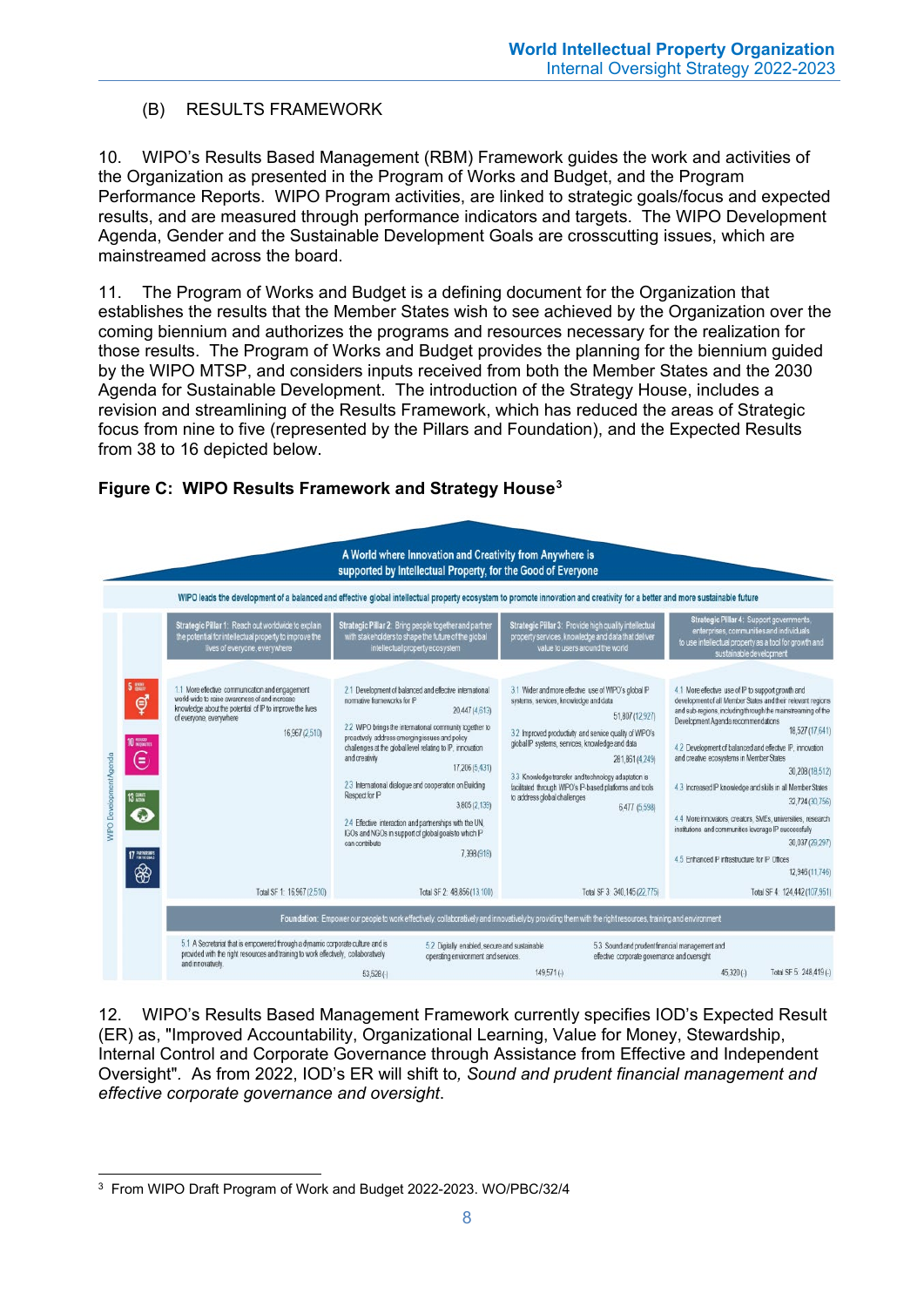## <span id="page-8-0"></span>**3. IOD IMPLEMENTATION STRATEGIES TO ADDRESS SHIFT IN STRATEGIC FOCUS**

13. The new MTSP through the Strategy House, identifies a number of key shifts in strategic directions/focus for the Organization. IOD will implement a number of strategic initiatives to support the Organization in achieving its strategic focus. These include core strategic initiatives as follows:

(a) Providing independent risk-based and objective assurance and advice through assessing the adequacy and effectiveness of internal controls, risk management and governance processes;

(b) Supporting management in effectively and efficiently managing the Integrity Framework within which duties, roles, responsibilities and rights of all WIPO staff are clearly defined; and

(c) Supporting the continued development of the Organization Results Framework, to encourage the full adoption of a results culture in the Organization, and fostering institutional learning and accountability through transparent and participatory oversight processes, to address risks *ex-post facto* or *ex-ante* as required;

14. Further and specifically, the table below summarizes focused strategies aligned to the strategic shift outlined in the MTSP.

| <b>Pillar</b>                                                                                                                                           | <b>MTSP Strategic Direction</b>                                                                                                                                                                                                                                                                                                                                                                                                                                                                                                                                                                                                                                                                                                                                                                                                                                                                              | <b>IOD implementation Strategy</b>                                                                                                                                                                                                                                                                                                                                                                                                                                        |
|---------------------------------------------------------------------------------------------------------------------------------------------------------|--------------------------------------------------------------------------------------------------------------------------------------------------------------------------------------------------------------------------------------------------------------------------------------------------------------------------------------------------------------------------------------------------------------------------------------------------------------------------------------------------------------------------------------------------------------------------------------------------------------------------------------------------------------------------------------------------------------------------------------------------------------------------------------------------------------------------------------------------------------------------------------------------------------|---------------------------------------------------------------------------------------------------------------------------------------------------------------------------------------------------------------------------------------------------------------------------------------------------------------------------------------------------------------------------------------------------------------------------------------------------------------------------|
| Pillar 1<br>Reach out worldwide<br>to explain the potential<br>for intellectual property<br>to improve the lives of<br>everyone, everywhere             | More effective and dynamic communication<br>$\bullet$<br>and engagement worldwide to raise awareness<br>of and increase understanding about the<br>potential of IP<br>Staff empowerment and stronger internal<br>$\bullet$<br>communication<br>Broadening of communications and<br>$\bullet$<br>engagement activities and its focus on<br>connecting IP with everyday life around the<br>world.<br>Building an understanding that businesses,<br>$\bullet$<br>communities and individuals can use IP to<br>translate their ideas into assets that generate<br>income and create economic and social value,<br>and at its broadest, improve the lives of people<br>everywhere.                                                                                                                                                                                                                                | IP services, tools and systems are<br>$\bullet$<br>managed in an effective, secured,<br>and efficient manner.<br>Communications are governed and<br>$\bullet$<br>delivered effectively and efficiently<br>Ex-ante evaluations to corroborate<br>$\bullet$<br>projects and services designs are<br>aligned to MTSP pillars.<br>Security of WIPO assets.<br>$\bullet$                                                                                                       |
| <b>Pillar 2</b><br>Bring people together<br>and partner with<br>stakeholders to shape<br>the future of the global<br>intellectual property<br>ecosystem | Continue to support the development of<br>$\bullet$<br>balanced and effective international normative<br>frameworks for IP.<br>Bring the international community together to<br>$\bullet$<br>proactively address, at the global level,<br>emerging issues and policy challenges relating<br>to IP, innovation and creativity.<br>More dynamic approach to support<br>$\bullet$<br>collaboration on policy and substantive<br>questions, and improve efficiency of planning<br>and implementing negotiations<br>Follow a broad and holistic approach to raise<br>$\bullet$<br>IP understanding and awareness among<br>communities, businesses and individuals,<br>including young people, and focus on the<br>aspirations, motivations and needs of young<br>entrepreneurs, innovators and creators<br>Build effective interactions and partnerships<br>$\bullet$<br>with the UN, IGOs and NGOs in support of | Activities are carried in compliance<br>$\bullet$<br>with WIPO FRR and related<br>agreements, and memoranda of<br>understanding.<br>Leading knowledge based<br>$\bullet$<br>Evaluations and Synthesis (lessons<br>learned and good practices) to<br>contribute to global evidence-based<br>stakeholder discussions.<br>Integrity, ethical behavior, and<br>$\bullet$<br>security of WIPO resources (e.g.<br>Review of external activities<br>financed/supported by WIPO). |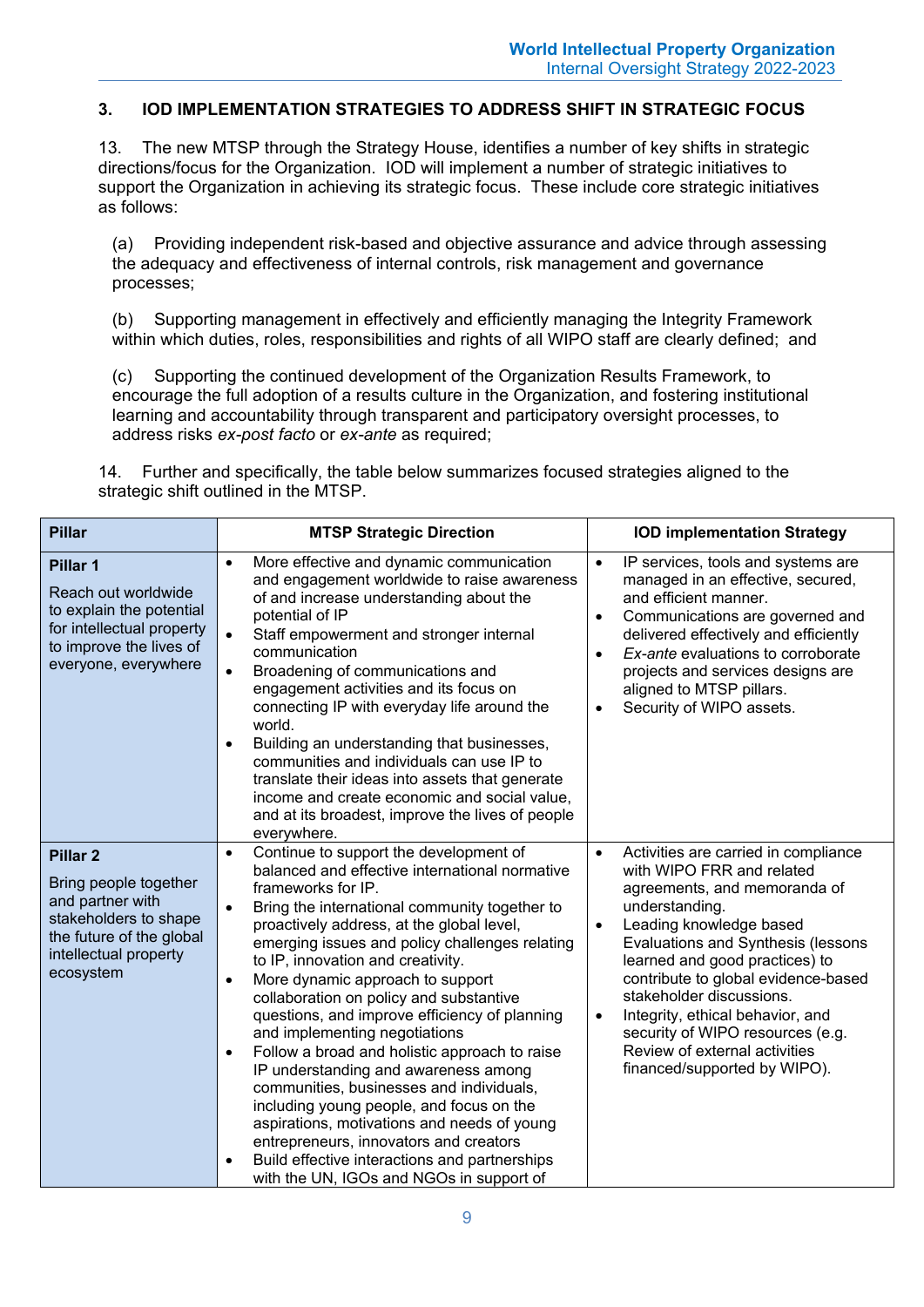|                                                                                                                                                                                         | global goals to which IP can contribute.                                                                                                                                                                                                                                                                                                                                                                                                                                                                                                                                                                                                                                                                                                                                                                                                                                                                                                                                                                                                                                                                                                                                                                                                                                                  |                                                                                                                                                                                                                                                                                                                                                                                                                                                                                                                                                                                                                                                                           |
|-----------------------------------------------------------------------------------------------------------------------------------------------------------------------------------------|-------------------------------------------------------------------------------------------------------------------------------------------------------------------------------------------------------------------------------------------------------------------------------------------------------------------------------------------------------------------------------------------------------------------------------------------------------------------------------------------------------------------------------------------------------------------------------------------------------------------------------------------------------------------------------------------------------------------------------------------------------------------------------------------------------------------------------------------------------------------------------------------------------------------------------------------------------------------------------------------------------------------------------------------------------------------------------------------------------------------------------------------------------------------------------------------------------------------------------------------------------------------------------------------|---------------------------------------------------------------------------------------------------------------------------------------------------------------------------------------------------------------------------------------------------------------------------------------------------------------------------------------------------------------------------------------------------------------------------------------------------------------------------------------------------------------------------------------------------------------------------------------------------------------------------------------------------------------------------|
| Pillar <sub>3</sub><br>Provide high quality<br>intellectual property<br>services, knowledge<br>and data that deliver<br>value to users around<br>the world                              | Push for wider and more effective use of our IP<br>$\bullet$<br>services, knowledge and data.<br>Provide improved productivity and service<br>$\bullet$<br>quality in these areas.<br>Support knowledge transfer and technology<br>$\bullet$<br>adaptation that are needed to address global<br>challenges through WIPO's IP-based platforms<br>and tools.<br>Promote greater use of WIPO's Global IP<br>$\bullet$<br>Protection Services among new target groups,<br>to make WIPO indispensable to IP<br>commercialization<br>Continue to advance the digitization of our<br>$\bullet$<br>Global IP Protection Services, and support IP<br>offices in deploying and integrating advanced<br>technologies<br>Improve customer services, by addressing the<br>$\bullet$                                                                                                                                                                                                                                                                                                                                                                                                                                                                                                                    | WIPO resources are effectively and<br>$\bullet$<br>efficiently utilized in achieving<br>objectives, and data governance and<br>digitalization strategies are aligned<br>with relevant standards and best<br>practices.<br>Delivery of National evaluation<br>$\bullet$<br>Capacities for evidence-based<br>decision-making. U.N Joint Program<br>for NECD 2015/2021 UNGA<br>resolution.<br>Compliance with integrity and ethical<br>$\bullet$<br>standards (e.g. international<br>standards on anticorruption systems<br>and controls).<br>Service management strategies are<br>$\bullet$<br>designed to support achievement of                                           |
| Pillar 4<br>Support governments,<br>enterprises,<br>communities and<br>individuals to use<br>intellectual property as<br>a tool for growth and<br>sustainable<br>development            | different needs of varied customer segments<br>Help all Member States make more effective<br>$\bullet$<br>use of IP to grow and develop through regional<br>and sub-regional focused initiatives, and<br>adopting a multi-pronged approach (including<br>project based) that engages relevant actors<br>Support Member States at national level, to<br>$\bullet$<br>build balanced and effective IP, innovation and<br>creative ecosystems.<br>Support Member States build in-country IP<br>$\bullet$<br>skills and knowledge, through among others,<br>continued strengthening of the franchising<br>model for IP education and training of the<br><b>WIPO Academy</b><br>Engage with and support a wider range of<br>$\bullet$<br>stakeholders within a country's innovation and<br>creative ecosystem, reaching out to<br>communities, enterprises and individuals<br>Enhance the infrastructure of IP offices so that<br>$\bullet$<br>they can play a strong and effective role in<br>developing their country's innovation and<br>creative ecosystems.<br>Enable IP offices to operate as fully digital<br>$\bullet$<br>registries with a wide range of online services<br>that improve the accessibility and usability of<br>the IP system, and deepen work on patent<br>analytics. | strategic focus<br>Activities are implemented in<br>$\bullet$<br>accordance with agreements and<br>memoranda of understanding, and<br>results are effectively measured and<br>reported<br>Indicators in place to measure<br>$\bullet$<br>performance and achievement of<br>objectives are effective and efficient<br>Impact evaluations to account for<br>$\bullet$<br>long-term effects of IP and value at<br>societal level<br>Accountability, integrity, ethics, and<br>$\bullet$<br>best practices (e.g. compliance with<br>norms and principles on business<br>ethics, competition, data protection<br>etc.) support implementation of<br>organizational activities. |
| <b>Foundation</b><br>Empower our people<br>to work effectively,<br>collaboratively and<br>innovatively by<br>providing them with<br>the right resources,<br>training and<br>environment | Build a Secretariat that is empowered through<br>$\bullet$<br>a diverse, inclusive, and dynamic corporate<br>culture and provided with the right resources<br>and training to work effectively, collaboratively<br>and innovatively.<br>Move towards a more employee-centric<br>$\bullet$<br>organization by, aligning workforce strategies<br>with evolving employment practices and<br>examine how to develop talent within WIPO<br>Ensure that we are an innovative, creative<br>$\bullet$<br>workplace where employees have a sense that<br>they are contributing to the greater good.<br>Be digitally enabled and have a secure and<br>$\bullet$<br>sustainable operating environment and                                                                                                                                                                                                                                                                                                                                                                                                                                                                                                                                                                                            | Verify Effective and efficient practices<br>$\bullet$<br>including cost-effective risks<br>management and internal controls<br>surrounding WIPO Governance,<br>people, process, and systems<br>Resources are used efficiently to<br>$\bullet$<br>deliver programs that offer value and<br>create measurable impact.<br>Verify that the RBM Framework is<br>designed to produce relevant,<br>impactful and sustainable results,<br>supported by effective mechanisms to<br>share knowledge and enhance<br>organizational learning                                                                                                                                          |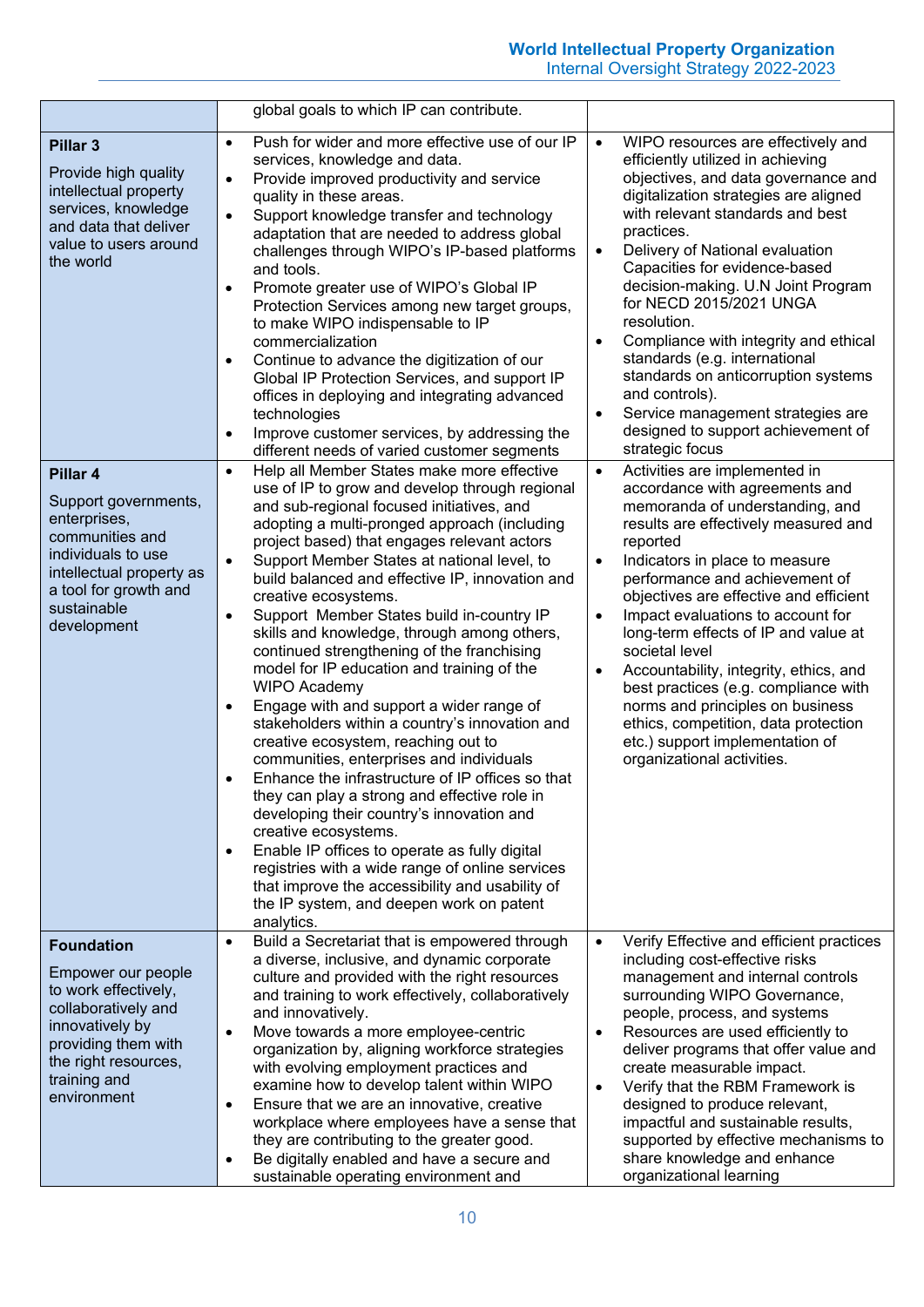15. Further, other strategic initiatives<sup>[4](#page-10-1)</sup> aimed at further strengthening the oversight functions, and delivery capacity, relevance and value include:

(a) Contributing to effective oversight coverage in close cooperation with organizational entities, which have a role as a second line of defense function, and by identifying and implementing innovative technologies and practices to ensure effective delivery;

(b) Pursuing and further developing cross-sectional engagements, including integrity reviews to examine those systems and processes within the Organization carrying high-risk exposures to fraud, abuse or misconducts;

(c) Improving Internal Oversight service delivery by building on the results and recommendations of the external quality assessments of IOD functions, strengthening their synergies through common planning, training and follow-up activities; continue developing and updating appropriate oversight tools and systems that align with organizational needs; and

(d) Ensuring that Internal Oversight at WIPO contributes to, and benefits from, the latest developments in the area of oversight by continuing to cooperate and coordinate with the External Auditor, other oversight assurance providers, the UN internal oversight community and international and professional associations.

## <span id="page-10-0"></span>**4. RISKS AND OPPORTUNITIES**

16. A recommendation from the External Auditor and similarly from an External Quality Assessment of the Internal Audit function, proposed that IOD provide an annual overall opinion on risk management and the internal control environment of WIPO, in alignment with the organizational annual Statement of Internal Controls. This shift presents risks and opportunities that need to be considered while establishing a roadmap towards the successful implementation of an overall opinion. A proposed Roadmap has been established that would allow IOD to provide an overall opinion in 2025 for the annual period ended at December 31, 2024 (Annex III).

17. Investigative rules, procedures and guidelines are set out in WIPO's IOC, and operationalized in IOD's Investigation Policy and Investigation Manual. These reference documents have been regularly revised over the past years, resulting in a procedural framework, which currently allows for the independence and consistency of IOD's investigative practice in an effective manner. This was confirmed in particular by the External Quality Assessment, which also highlighted some potential improvements to the structure and processes of WIPO's Internal Justice System, to address remaining issues including the prevention of conflicts of interest.

<span id="page-10-1"></span> <sup>4</sup> Derived from the Program of Work and Budget 2022/23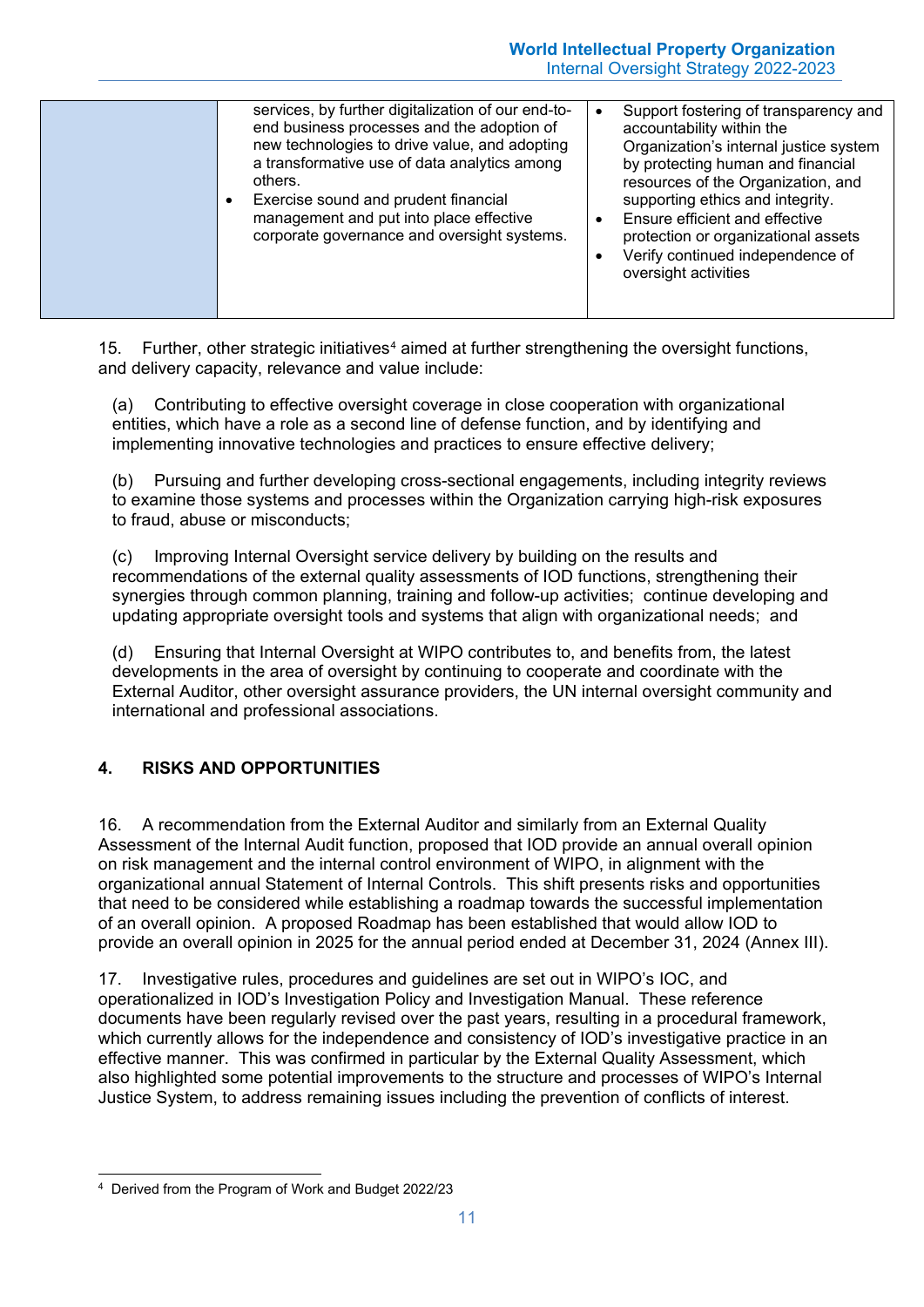18. An organizational restructuring took place that resulted in a series of discontinued, transferred, renamed, and established functions. Some new relevant functions are summarized under Annex IV. These key and other structural changes bring about new mandates with new objectives, initiatives, requirements and processes that need to be integrated in IOD's strategies for delivering and adding value in supporting the organizational strategic focus.

19. IOD has performed a SWOT analysis to identify gaps (internal and external factors) that need to be addressed in order to effectively implement value added strategies and provide an overall opinion. The detail SWOT analysis is found under Annex I.

#### <span id="page-11-0"></span>(A) GAP ANALYSIS AND KEY ACTIONS

20. To successfully implement strategies aimed at supporting the MTSP and strategy house, IOD performed an analysis of opportunities and strengths that can be leveraged to address identified threats/risks. The resulting key risks are summarized below:

#### **Table 2: Key risks**

| Category                                                | <b>Description</b>                                                                                                                                                                                                                                                                                                                                                                                                                                                                                                                                                                                                                                                                                                                                                                                                                                                                                                                                                                            |
|---------------------------------------------------------|-----------------------------------------------------------------------------------------------------------------------------------------------------------------------------------------------------------------------------------------------------------------------------------------------------------------------------------------------------------------------------------------------------------------------------------------------------------------------------------------------------------------------------------------------------------------------------------------------------------------------------------------------------------------------------------------------------------------------------------------------------------------------------------------------------------------------------------------------------------------------------------------------------------------------------------------------------------------------------------------------|
| <b>Workforce planning and</b><br>management             | This is inherent to the current structure of IOD, and affects mostly the<br>Investigation and the Evaluation Sections, who have to recruit a P3<br>Investigator and a P3 Evaluator every two years due to the absence of<br>fixed posts. This is not sustainable with WIPO's expanded<br>organizational structure and related mandates and Results Framework.<br>Further, the Investigation function needs to address the growing need for<br>proactive and combined integrity reviews with other IOD functions.<br>The evolving technology stack of the Organization, significance of IT<br>projects, and the information security environment, raise the need to<br>reconsider the sustained value of the current use of external resources.<br>Finally, IOD needs a data scientist to enhance coverage, scope, and<br>assurance over WIPO risk management and internal controls as the<br>Organization expands its activities. A proposed structure for IOD is<br>depicted under Annex II. |
| <b>Staff Knowledge and</b><br><b>Skillsets</b>          | For IOD to continue to effectively support the Organization's evolving<br>needs, staff knowledge and skillsets need to be continually enhanced.<br>IOD established a staff development and training program to enhance<br>knowledge and skills to implement new approaches and internalize new<br>skills. However, this is limited by temporary nature of some posts;<br>further, the time and cost required in acquiring specific expertise and<br>experience such as IT and cybersecurity, including the current costs of<br>outsourcing, may outweigh the cost and benefits of recruiting an in-<br>house IT audit resource.                                                                                                                                                                                                                                                                                                                                                               |
| <b>Communication on IOD</b><br>value added              | This category is derived from the perceived institutional<br>misunderstanding of the role and utility of IOD functions, which could<br>lead to lower organizational interest and demand for oversight and<br>evaluation services. IOD has established dashboards and newsletters<br>issued annually to inform on achievements and results of engagements,<br>and takes part in the WIPO Induction Program.                                                                                                                                                                                                                                                                                                                                                                                                                                                                                                                                                                                    |
| <b>Relationship with</b><br><b>Management and Leads</b> | Failing to maintain constructive relationships with Management and<br>Sector Leads would reduce interest and potential value of IOD work.<br>IOD should continue to engage with Sector Leads and Management to<br>promote IOD's service catalog (i.e. assurance, evaluation,<br>investigations, consulting, and advisory services).                                                                                                                                                                                                                                                                                                                                                                                                                                                                                                                                                                                                                                                           |
| <b>Organizational Strategies</b>                        | IOD has limited access to key Boards and Committees, and Groups;<br>hence, does benefit from the opportunity of getting involved in new<br>initiatives early in order to refocus its oversight activities to provide more<br>value and assurance. The Director General has recently invited IOD to<br>the risk Management Group. Going forward, as a short-term                                                                                                                                                                                                                                                                                                                                                                                                                                                                                                                                                                                                                               |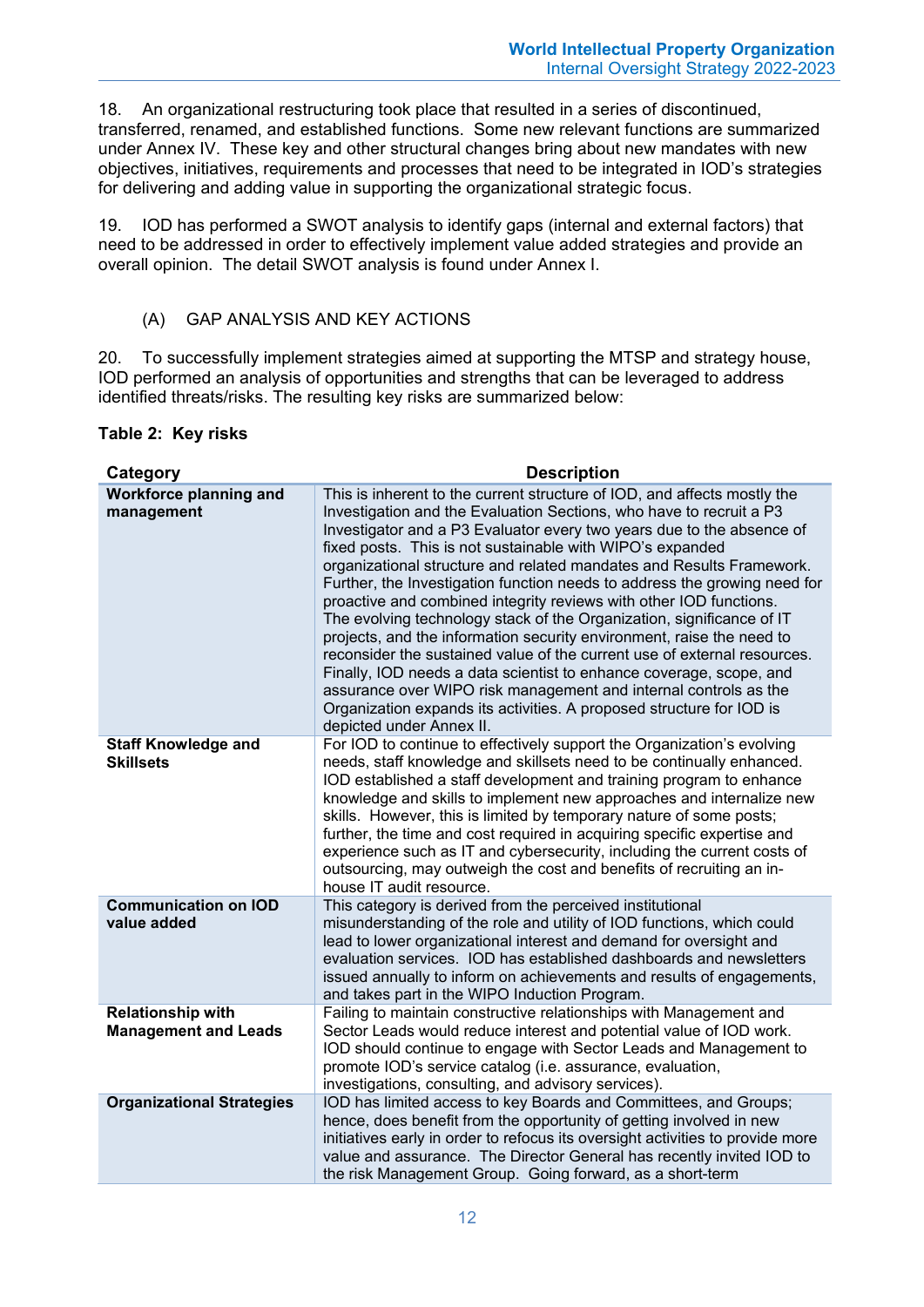|                                                                             | remediation, communication and information flows should be adjusted<br>so that IOD be systematically provided with minutes from all relevant<br>Board Meetings.                                                                                                                                      |
|-----------------------------------------------------------------------------|------------------------------------------------------------------------------------------------------------------------------------------------------------------------------------------------------------------------------------------------------------------------------------------------------|
| <b>Recommendation</b><br><b>Management</b>                                  | IOD recommendations have a slow implementation rate potentially<br>resulting in limiting the expected transformational impact. Going<br>forward, IOD should engage with the IAOC to consider a set timeline for<br>recommendation implementation.                                                    |
| Multiple effects of the<br><b>Pandemic</b>                                  | The Coronavirus Disease 2019 (COVID 19) has changed the way work<br>is performed, and IOD should have adequate mechanisms and tools to<br>ensure continuity of work if the underlying conditions persist. Remote<br>working has associated risks that need to be closely monitored and<br>mitigated  |
| Impairment of<br>Independence                                               | This risk has not materialized to date. IOD should continue to monitor to<br>ensure that conditions of impairment of independence do not<br>materialize. This is a key performance indicator in IOD's Results<br>Framework                                                                           |
| Impeding IOD work and<br>reputation exposure                                | Misinformation and misleading legal counseling can lead to staff abusing<br>rights and processes established by WIPO's internal justice system,<br>resulting in impeding investigative work, with potential negative effects<br>on IOD's reputation.                                                 |
| <b>Opinion on Risk</b><br><b>Management and Internal</b><br><b>Controls</b> | IOD has not been in a position to provide an overall assurance<br>statement on the effectiveness and efficiency of WIPO's Risk<br>Management and Internal Controls. Going forward, IOD will develop a<br>road map to detail actions and conditions required to enable an overall<br>opinion by 2025. |

<span id="page-12-0"></span>(B) KEY SUCCESS FACTORS

21. Further, to successfully implement its strategies, address related risks to support the MTSP, IOD needs to consider the following key success factors:

**Human Resources and Skillsets** - It will be crucial to ensure that human resources, skills sets, and structure of IOD are aligned with increased structure and scope of the Organization. This is critical for IOD to deliver on its mandate, including providing an overall opinion on risk management and internal controls in WIPO by 2025. IOD has discussed and agreed in principle with the Department of Program Planning and Finance to address these priorities, notably the conversion of temporary posts to fixed posts, and the contracting of a Data Scientist.

**Effective Use of Resources** - To cater for the increased workload and skills gaps, IOD will continue to use external resources as required in the short term. However, relevant agreed upon internal changes in contract types need to be finalized to further support the practice of combined engagements with other functions, to optimize assurance and add further value. In the longer term, an assessment should be conducted to verify whether the current costs of outsourcing, and time and cost for in-house capacity building outweigh the cost and benefits of recruiting an in-house IT audit resource.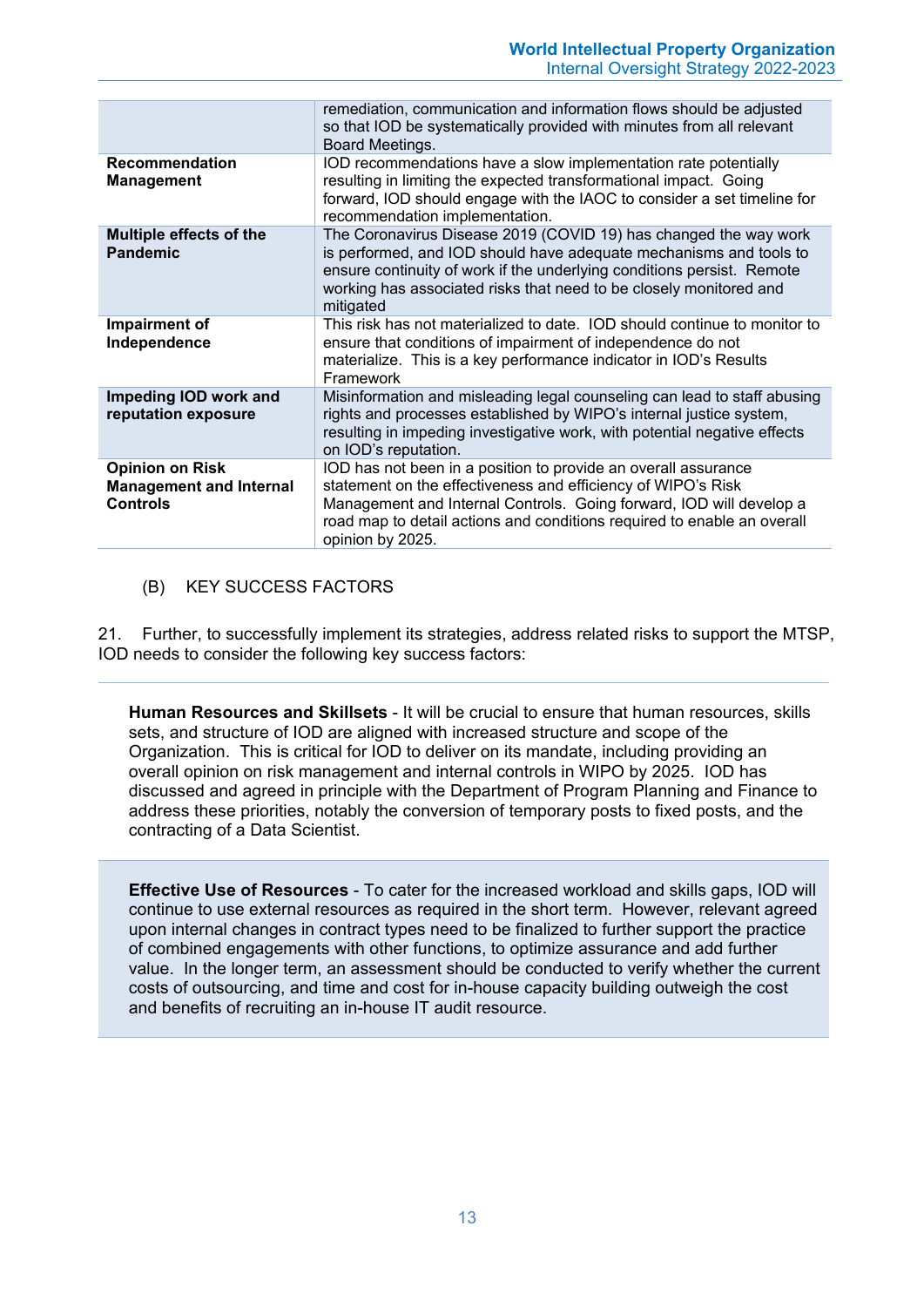**Increased Cooperation and Access to Timely Information**– Increased collaboration with other second line functions such as risk management and information assurance are critical to support the objective of providing an overall assurance on risk management and internal controls in WIPO. IOD should develop a mechanism to share relevant information with second line functions to ensure a better global assurance over WIPO's environment. Further, systematic and timely access to minutes and decisions of key Boards, Groups and Committees is crucial, in order to identify strategic initiatives that could affect the risk profile of the Organization among others, and enhance oversight planning process, and assurance mapping and focus.

WIPO staff awareness of IOD's investigative activities and the value they bring to the organization is crucial for IOD to meet its investigative objectives and targets. The information needed to complete fact-finding activities and meet required evidentiary standards involves cooperation from WIPO staff members. The value of such cooperation is highly contingent on the general awareness of WIPO staff regarding prohibited conduct, investigation procedures, and whistleblowing systems and protection measures.

**Innovative Methods, Tools and Systems** - As the technology need of the Organization evolves, and as it explores new frontiers in technology such as artificial intelligence, machine learning, robotics, and Cloud among others, IOD should ensure that its tools and systems evolve at the same pace, in order to reduce any risk related to inefficient or ineffective oversight work. IOD should increase the use of data analytics to strengthen assurance. Further, in line with the provisions of the IOC, to increase effectiveness of the Investigation function in addressing risk management, proactive integrity reviews have to be strengthened. Finally, the transformation of the Evaluation function into an agile, systemic, internal high value added service provider, will entail broadening the classic evaluation paradigm and embrace modern and innovative evaluation approaches, such as behavioral insight evaluations, developmental evaluation, complexity system evaluation and blue marble evaluation.

**Quality Assurance and Improvement Program (QAIP) -** Each function of IOD has implemented QAIP in accordance with respective standards and guidelines. Quality related initiatives include among others: (i) staff training; (ii) customer feedback; and (iii) internal and external assessments of IOD functions. Full details of the QAIP programs of IOD functions can be found in relevant manuals, guidelines, and operating procedures.

*Performance Indicators -* In line with IOD's Quality Assurance and Improvement Program, and the WIPO Results Framework, IOD has adopted a set of Performance Indicators, some of which are reported in the biennial Program of Work and Budget document, the WIPO Performance Report (such as on independence of the Oversight functions, and acceptance of Oversight recommendations), and the Annual Report of the Director IOD, to the Member States. These internal key metrics help among others, measure successful implementation of the IOD Strategy and related activities.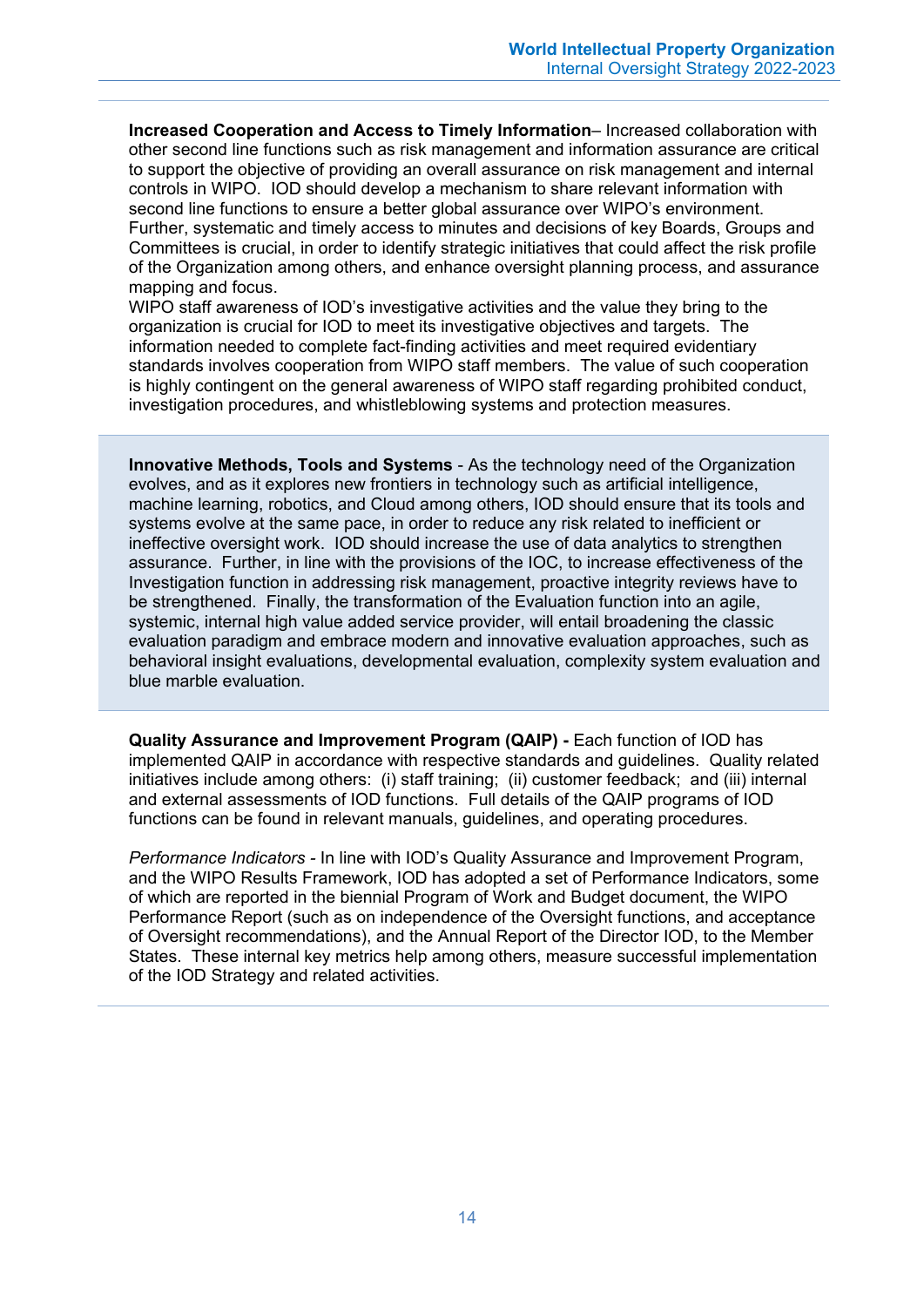## <span id="page-14-0"></span>**5. WORK PLANNING PRINCIPLES**

22. Oversight engagements and activities are conducted in accordance with a Work Plan established by IOD on an annual basis, as foreseen in the IOC<sup>[5](#page-14-2)</sup>. Further, IOD also conducts a midterm review of the Work Plan to among others, ensure alignment with the evolution of organizational risks and strategic focus. For that purpose, IOD has developed a standard operating procedure to support the planning process.

### <span id="page-14-1"></span>**6. REVISION**

23. The Internal Oversight Strategy will be reviewed as required and in case of a significant changes to IOD<sup>[6](#page-14-3)</sup> or to the Organization. Any substantial deviations will be communicated to the IAOC and the Director General, including any significant potential impact on resources, people, processes, and systems.

[Annexes follow]

<span id="page-14-2"></span> <sup>5</sup> Paragraph 28 (a) of the Internal Oversight Charter states: "The Director, IOD, shall establish long and short term internal oversight work plans in coordination with the External Auditor. The annual work plan shall be based, where relevant, on a risk assessment to be carried out at least annually, on which basis work would be prioritized. In preparing the annual work plan, the Director, IOD shall take into account any suggestions received from Management, the IAOC or from Member States. Prior to finalizing the internal oversight plan, the Director, IOD shall submit the draft plan to the IAOC for its review and advice."

<span id="page-14-3"></span> $6$  This Strategy is exceptionally developed for only one biennium due to the upcoming change in leadership of IOD.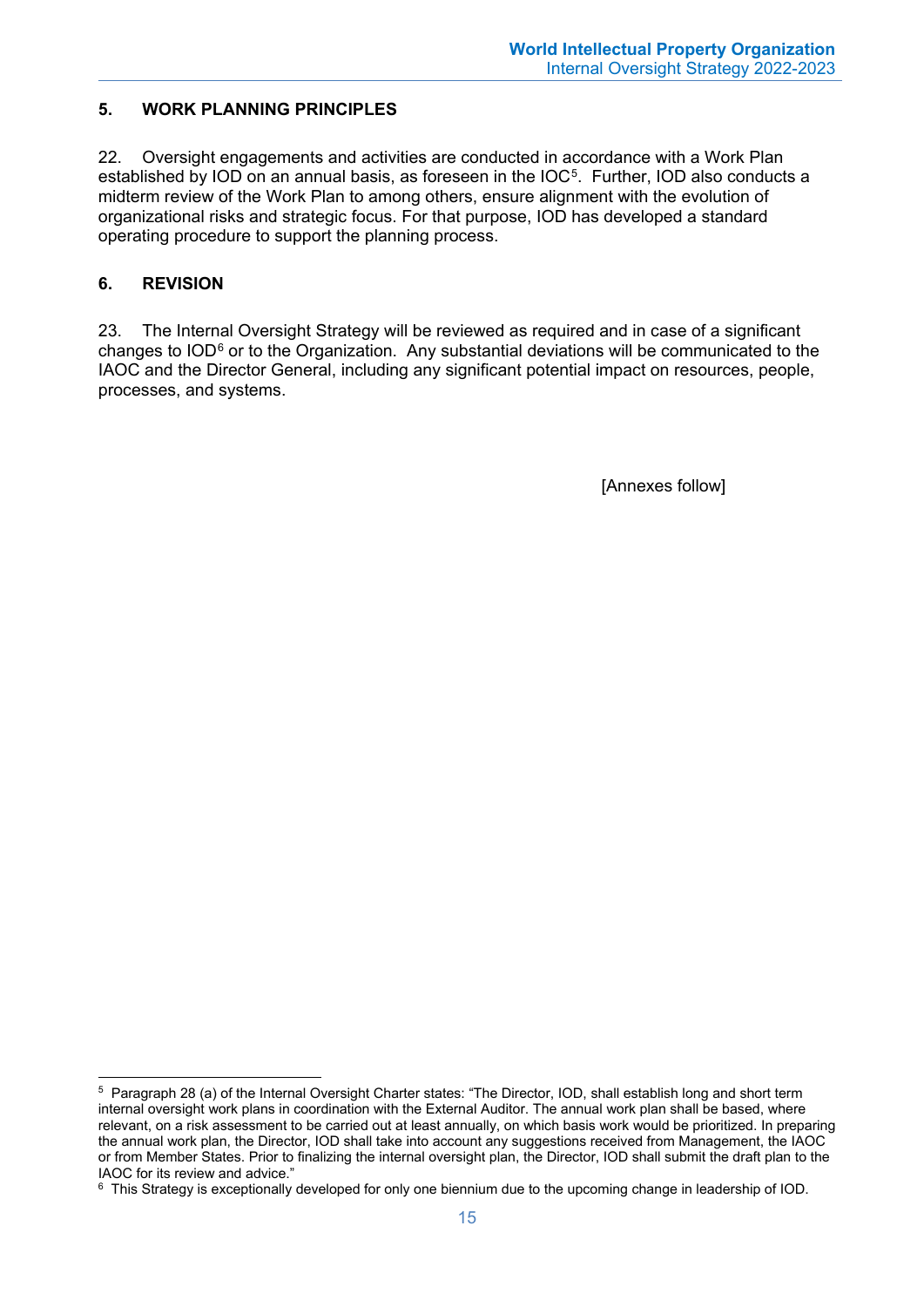#### <span id="page-15-0"></span>**ANNEXES**

| Annex I.         | Strengths Weaknesses Opportunities and Threats (SWOT)                             |
|------------------|-----------------------------------------------------------------------------------|
| Annex II.        | Proposed Structural Changes to the Internal Oversight Division                    |
| Annex III.       | Roadmap to Provide an Overall Opinion on Risk Management and Internal<br>Controls |
| <b>Annex IV.</b> | Some Key Organizational Changes                                                   |
| Annex V.         | <b>Evaluation Value Proposition and Services</b>                                  |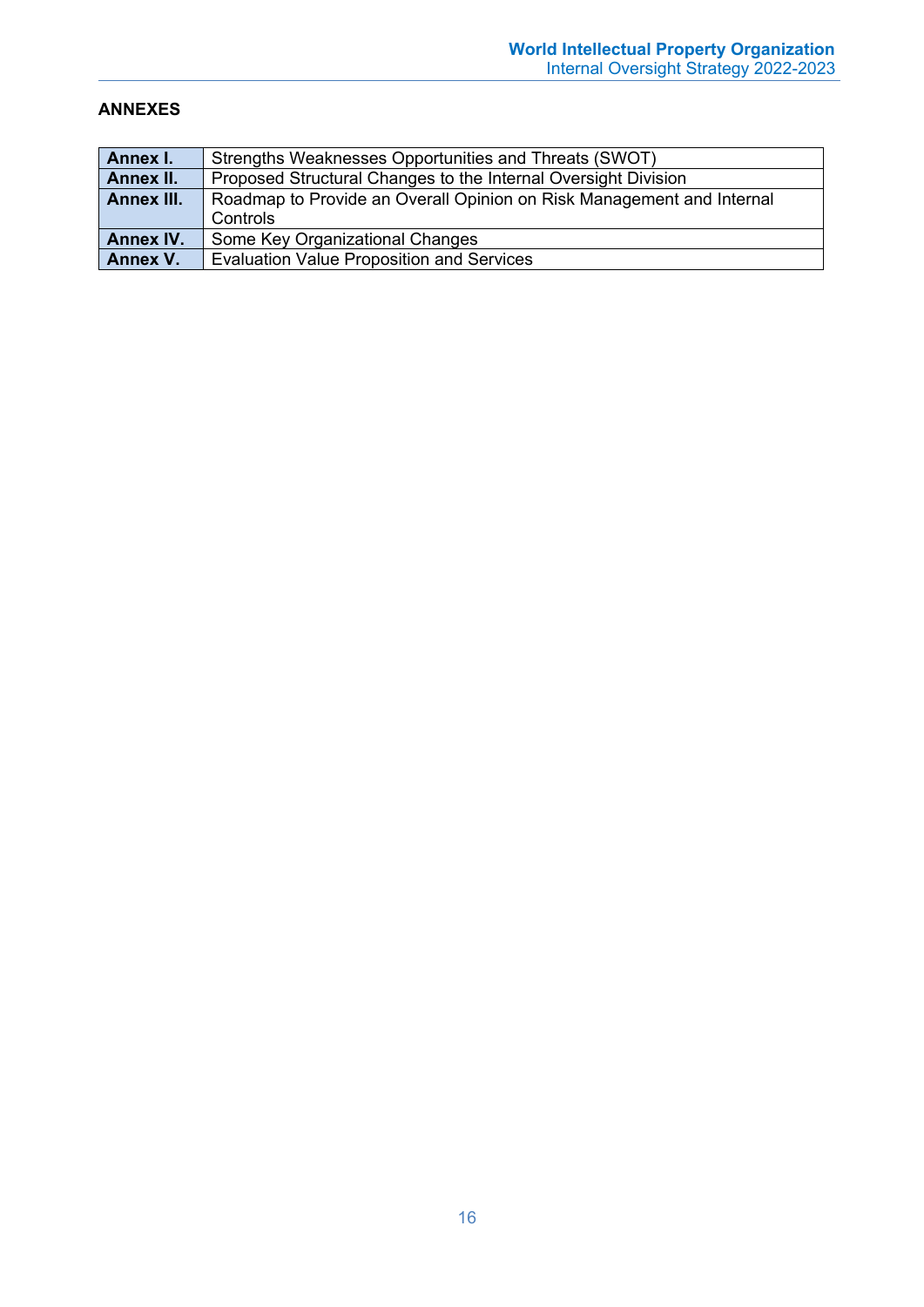## **ANNEX I – STRENGTHS WEAKNESSES OPPORTUNITIES AND THREATS (SWOT)**

|    |    | <b>STRENGTHS</b>                                                                                                                      |    | <b>WEAKNESSES</b>                                                                                                                                       |
|----|----|---------------------------------------------------------------------------------------------------------------------------------------|----|---------------------------------------------------------------------------------------------------------------------------------------------------------|
| 1. |    | Oversight Charter with clearly defined vision,<br>mission, values, and authority                                                      | 1. | Staff turnover, partly due to temporary staff<br>contracts                                                                                              |
| 2. |    | Policies, procedures and manuals including<br>formal reporting standards and templates                                                | 2. | Institutional knowledge gap                                                                                                                             |
| 3. |    | Individual staff training/certification plans                                                                                         | 3. | Skill gaps due to limited human resources                                                                                                               |
| 4. |    | Formalized recommendation follow-up and<br>reporting process                                                                          | 4. | Limited use of data analytics and IT auditing                                                                                                           |
| 5. |    | Constructive relationship with Senior<br>Management and IAOC                                                                          | 5. | Limited staff career opportunities (within IOD and<br>WIPO)                                                                                             |
| 6. |    | Quality assurance and improvement program<br>in place                                                                                 | 6. | Exposed to loss of institutional knowledge                                                                                                              |
| 7. |    | Use of integrated Audit Management System<br>including recommendation follow-up process                                               |    | 7. Perceived institutional misunderstanding of the role<br>and utility of IOD functions                                                                 |
|    |    | <b>OPPORTUNITIES</b>                                                                                                                  |    | <b>THREATS</b>                                                                                                                                          |
|    |    |                                                                                                                                       |    |                                                                                                                                                         |
|    | 1. | Improve staffing structure, knowledge,<br>and capabilities                                                                            | 1. | Organization slow to implement recommendations<br>and limited use of recommendations to induce<br>transformational impact                               |
|    | 2. | Educate stakeholders on Internal Audit's<br>role and capabilities                                                                     | 2. | Impairment of independence                                                                                                                              |
|    | 3. | Become involved in new initiatives and<br>innovations early to incorporate in<br>Oversight activities                                 | 3. | Ineffective communication with management and<br>reduction in management cooperation                                                                    |
|    |    | 4. Increased collaboration with other<br>assurance functions                                                                          | 4. | Prolonged pandemic conditions or new pandemic<br>within the next six years                                                                              |
|    | 5. | Provide overall assurance opinion on<br>WIPO internal controls and risk<br>management                                                 | 5. | Reluctance from staff to cooperate with oversight<br>activities                                                                                         |
|    | 6. | Enhance knowledge and skills to<br>implement new approaches and<br>internalize new skills to provide new high<br>added value services | 6. | Staff turnover and limited expertise to implement<br>innovative high added value evaluation approaches                                                  |
|    | 7. | Effective use of outsourcing and co-<br>sourcing                                                                                      |    | 7. Limited awareness of evolving organizational<br>strategies due to among others limited participation<br>as observer on various Boards and Committees |
|    | 8. | Further leverage access to the United<br>Nations (UN) and International<br>Organizations network for knowledge<br>sharing             | 8. | The Organization's interest and demand for<br>oversight services decreases over time                                                                    |
|    | 9. | Leadership position in the wider<br>evaluation community in the UN and<br>beyond (use of partnerships)                                | 9. | Staff abusing rights and processes established by<br>WIPO's internal justice system                                                                     |
|    |    | 10. Engage with new Sector Leads to<br>develop a constructive relationship                                                            |    | 10. Reputational impact of investigation cases and<br>related actions                                                                                   |

[Annex II follows]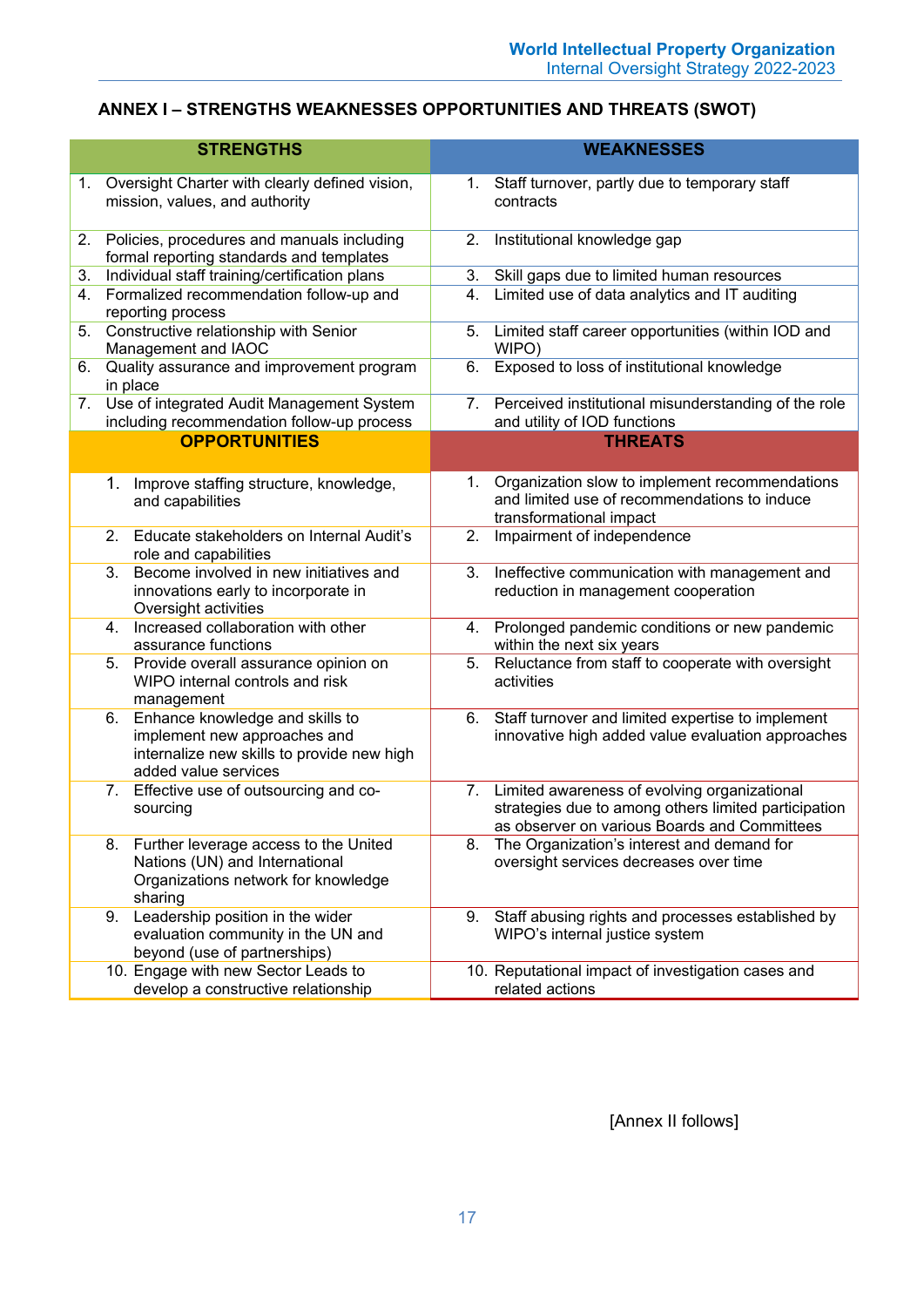### **ANNEX II – Proposed Structural Changes to the Internal Oversight Division**

The figure below depicts proposed changes to the current structure and posts within IOD to support the evolving needs, scope and structure of the Organization, including continual adoption of new technology to enhance work and capacity to deliver. Discussions with have begun to address these priorities, notably the conversion of temporary posts to fixed posts, and the contracting of a Data Scientist. These needs have been in discussion with the Department of Program Planning and Finance, and agreed in principal for converting the two temporary posts to fixed term, and contracting a Data Scientist.



\* Front office staff also serve as investigations assistants to among others, maintain investigation files, provide support and attend certain interviews.

#### **Human Resources Needs**

Data Scientist Post (Individual Contractual Service) needed to enhance scope and coverage of IOD work and in particular to enable overall assurance on risk management and internal controls.

Evaluator Post – convert into a Fixed Term Post to support a sustainable and impactful evaluation strategy aligned with evolving organizational structure, mandate, and strategic focus.

Investigation Post – convert into a Fixed Term Post to support more effective risk management aligned with growing need for proactive and combined integrity reviews.

[Annex III follows]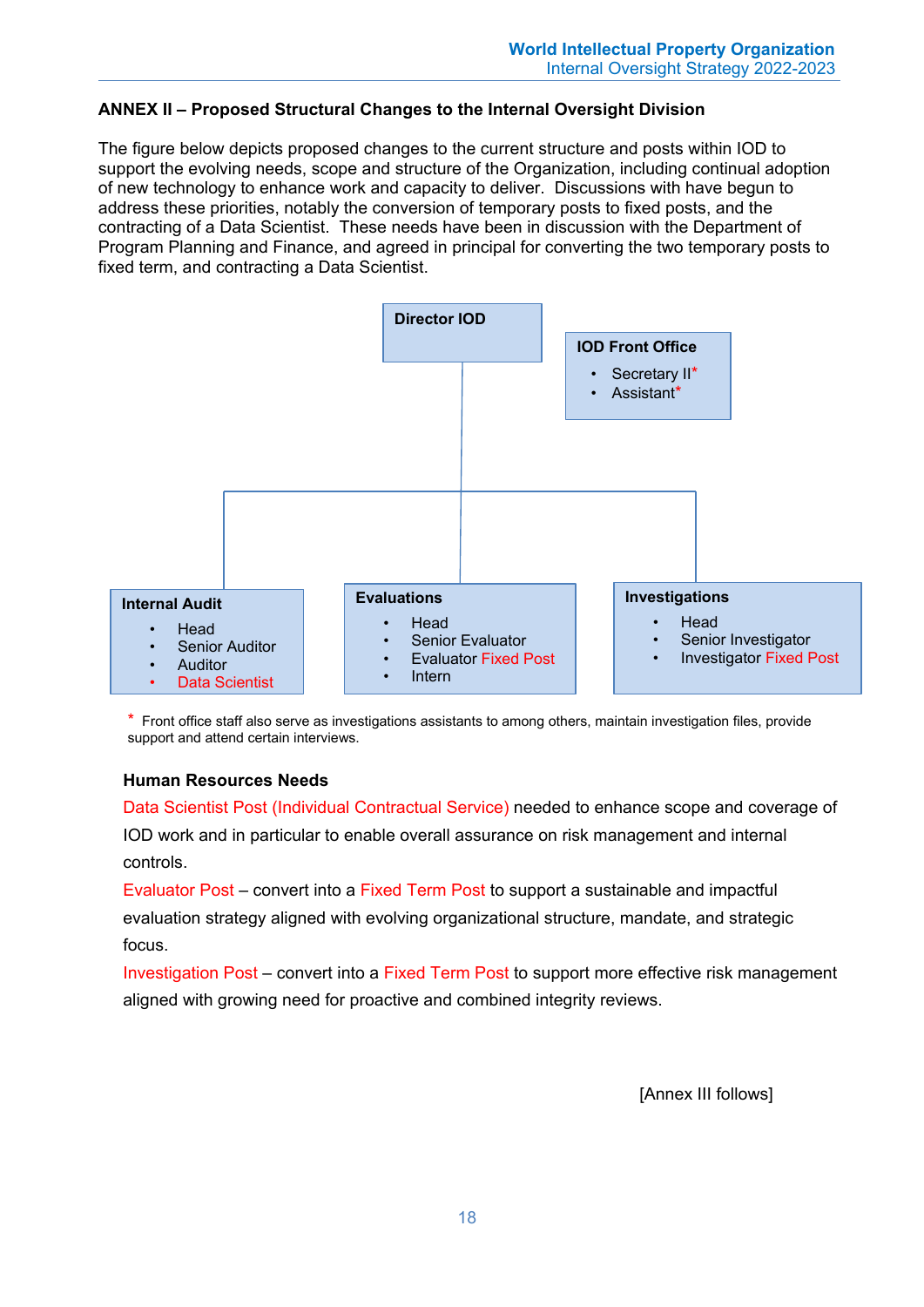## **Annex III - Roadmap to Provide an Overall Opinion on Risk Management and Internal Controls**

The Roadmap is designed to provide the first overall opinion in 2025 for the annual period ended as at December 31, 2024.

| ID               | <b>Task Name</b>                                                                                                 |              | Finish     |    | 2021 |    |    |    | 2022 |    |    |    | 2023 |    |    |    | 2024 |    |    |    | 2025           |  |  |
|------------------|------------------------------------------------------------------------------------------------------------------|--------------|------------|----|------|----|----|----|------|----|----|----|------|----|----|----|------|----|----|----|----------------|--|--|
|                  |                                                                                                                  | <b>Start</b> |            | Q1 | Q2   | Q3 | Q4 | Q1 | Q2   | Q3 | Q4 | Q1 | Q2   | Q3 | Q4 | Q1 | Q2   | Q3 | Q4 | O1 | $\overline{Q}$ |  |  |
|                  | Implement fully functioning Data Analytics<br>and continual auditing processes                                   | 1/4/2021     | 12/30/2022 |    |      |    |    |    |      |    |    |    |      |    |    |    |      |    |    |    |                |  |  |
| $\overline{2}$   | Establish protocol with second line areas<br>(Risk; InfoSec; Compliance, etc) for better<br>collaboration        | 6/1/2022     | 6/30/2023  |    |      |    |    |    |      |    |    |    |      | ◇  |    |    |      |    |    |    |                |  |  |
| $\overline{3}$   | Establish internal database of staff skills<br>including internal skills gap analysis                            | 1/3/2022     | 4/29/2022  |    |      |    |    |    | ◇    |    |    |    |      |    |    |    |      |    |    |    |                |  |  |
| $\overline{4}$   | Obtain Observer seat to other major<br><b>Boards and Committees</b>                                              | 1/4/2021     | 1/2/2023   | ◇  |      |    |    |    |      |    |    |    |      |    |    |    |      |    |    |    |                |  |  |
| $\overline{5}$   | Data Scientist (temp staff) to reinforce the<br><b>Oversight Team</b>                                            | 4/1/2022     | 4/1/2024   |    |      |    |    |    |      |    |    |    |      |    |    | ◇  |      |    |    |    |                |  |  |
| $6\,$            | IT Auditor to reinforce Oversight Team                                                                           | 1/1/2024     | 12/31/2025 |    |      |    |    |    |      |    |    |    |      |    |    |    |      |    |    |    |                |  |  |
|                  | Perform an Assurance Mapping to assess<br>effect of enhancements in oversight staff,<br>processes, and practices | 4/1/2024     | 8/30/2024  |    |      |    |    |    |      |    |    |    |      |    |    |    |      |    |    |    |                |  |  |
| $\boldsymbol{8}$ | Issue Overall Opinion on risk management<br>and Internal Controls for the year ended<br>December 31, 2024        | 12/31/2024   | 4/30/2025  |    |      |    |    |    |      |    |    |    |      |    |    |    |      |    |    |    |                |  |  |

[Annex IV follows]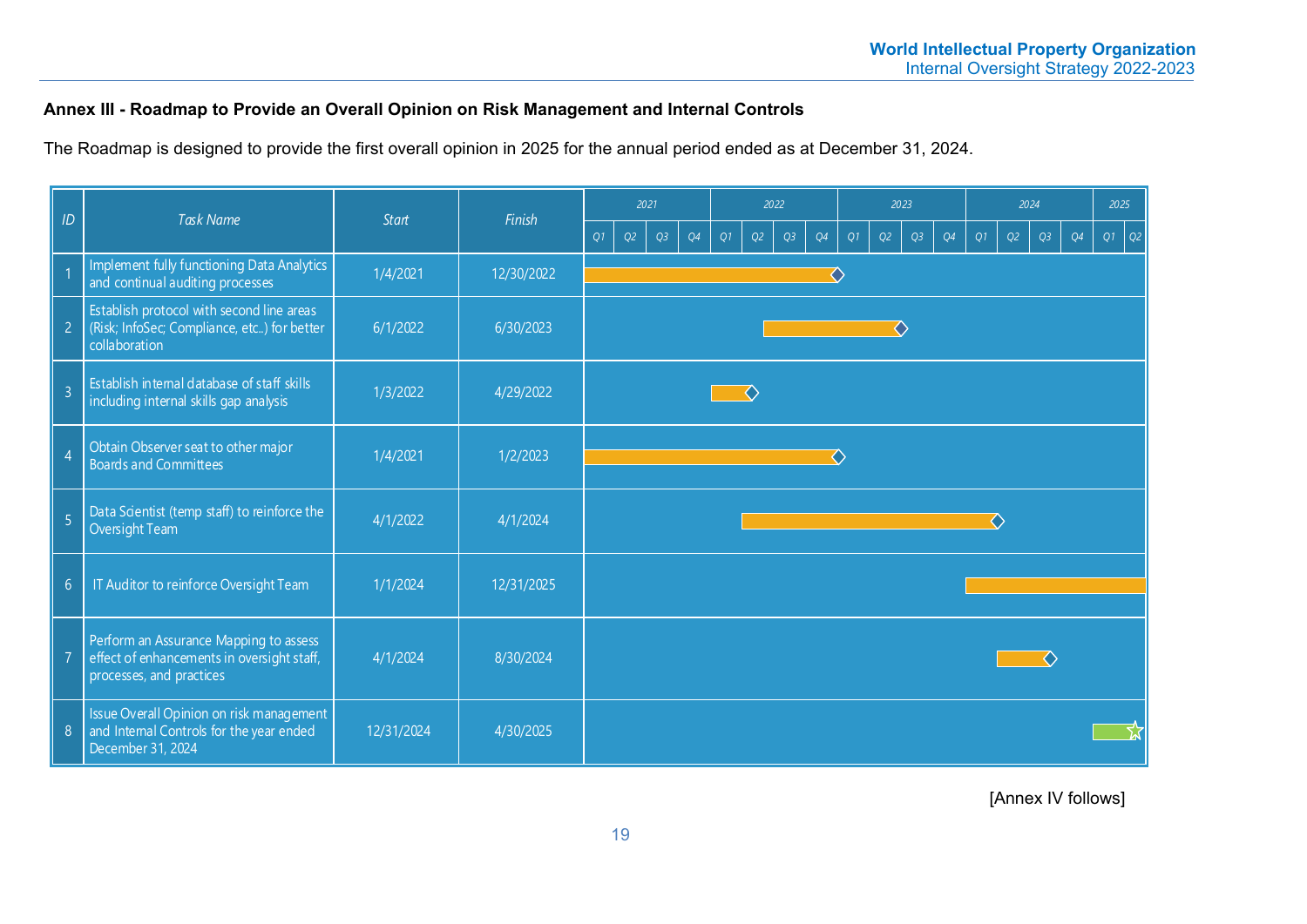## **ANNEX IV – Some Key Organizational Changes**

In February 2021, the Director General proceeded with an organizational restructuring that resulted in a series of discontinued, transferred, renamed, and established functions. Some new relevant functions are summarized as follows:

| IP and<br><b>Innovation</b><br><b>Ecosystems</b> | Responsible for helping Member States develop their IP and innovation<br>ecosystems to drive enterprise and economic growth. The Sector is also<br>responsible for providing support for researchers and innovators, as well as<br>enterprises, including Small and Medium-sized Enterprises (SMEs), in IP<br>commercialization and otherwise using IP for business growth among others. |
|--------------------------------------------------|------------------------------------------------------------------------------------------------------------------------------------------------------------------------------------------------------------------------------------------------------------------------------------------------------------------------------------------------------------------------------------------|
| IP for<br><b>Business</b>                        | Acts as the central reference point within WIPO for business-related IP<br>issues, and is responsible for assistance and programs related to IP<br>commercialization that are targeted at innovators and enterprises, including<br>SMEs, so as to help them use IP to take their ideas to the market.                                                                                    |
| IP and<br>competition<br><b>Policy</b>           | Analyzes global trends concerning the interface among IP, antitrust and<br>unfair competition for participating in international competition networks and<br>committees, and liaise with other international organizations on IP-related<br>competition matters.                                                                                                                         |
| <b>Future of IP</b>                              | Addresses cutting-edge issues around the future development of IP, including<br>in the context of emerging global challenges, and provides research, thought<br>leadership and policy advice on such issues.                                                                                                                                                                             |
| <b>External</b><br><b>Office</b>                 | The WIPO Offices in Algeria, Brazil, Nigeria, the Russian Federation and<br>Singapore are transferred to the Regional and National Development Sector<br>(RNDS). To coordinate External Offices centrally, WIPO China and Japan<br>Offices will also functionally report to the RNDS.                                                                                                    |

[Annex V follows]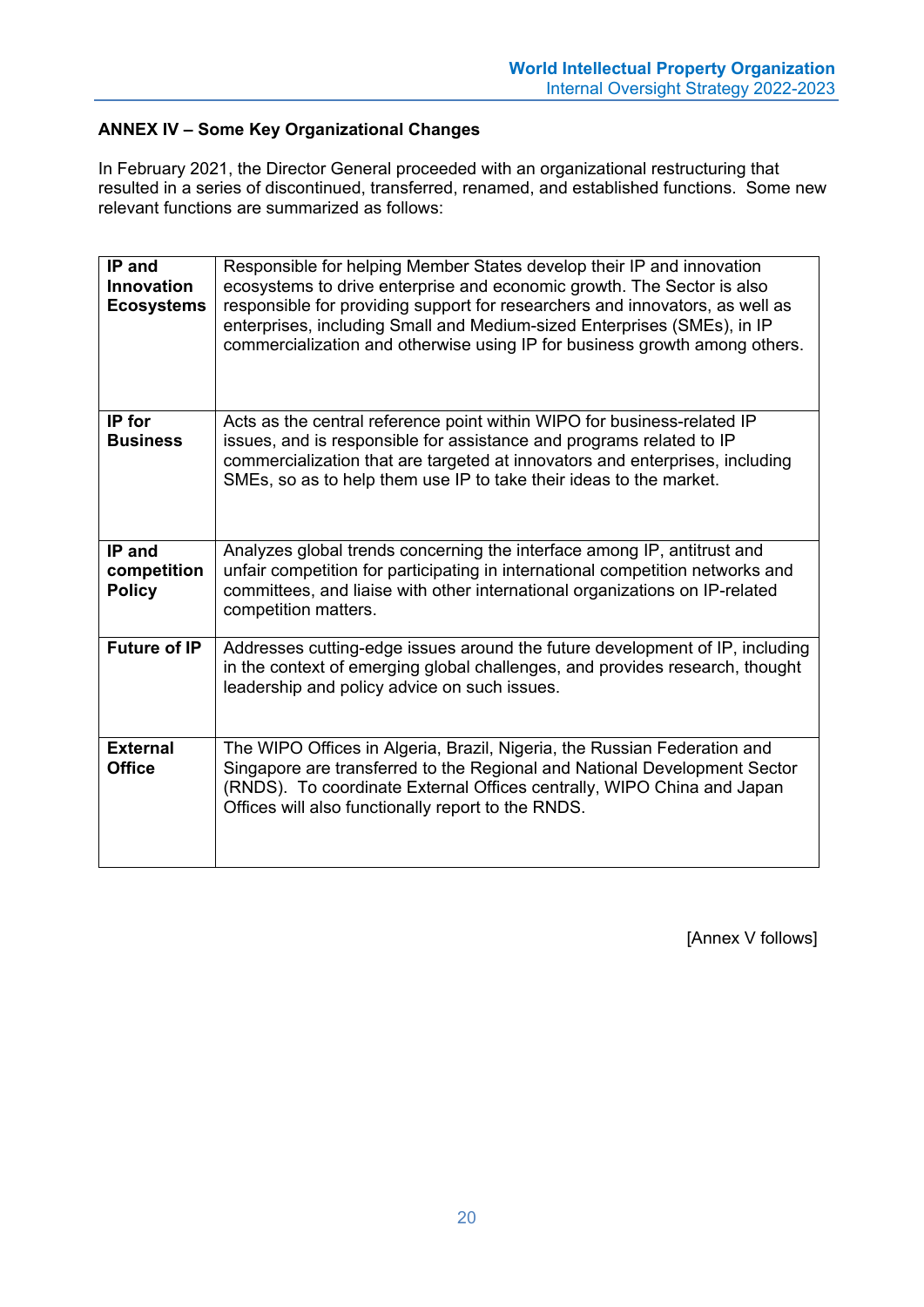## **ANNEX V – Evaluation Value Proposition and Services**

1. The Evaluation function identified differentiated value propositions to address the varied (or segmented) needs of Programs as follows:

#### **Table 1: General Differentiated Proposition of Value**

Accountability - Providing systematic, evidence based assurances that WIPO achieves expected results in compliance with rules and standards.

Demonstrative - Providing systematic evidence of WIPO's impact (contribution and attribution) Performance - Improving products and service performance.

Design and Quality - Advising on reaching superior design of program, project, or line of work. Innovation - Satisfying an entirely new set of needs that were not perceived before, due to the lack of a similar offering.

Cost/benefit relation and increases in efficiency.

Customization - Tailoring products and services to the specific needs of individual stakeholders.

2. To support the value proposition approach and design appropriate and suitable solutions and services, the Evaluation function would need to produce a:

(a) Universal evaluation questions map underpinned by eight categories of WIPO constituencies and stakeholders;

(b) Segmented needs assessment value added map for specific value proposition for each WIPO stakeholder; and

(c) Ranking of evaluation questions and program value propositions aligned to organizational strategic focus, and the Evaluation function's strategy of supporting learning, accountability and knowledge generation.

3. Further, each WIPO stakeholder's demand corresponds to a specific proposition of value that in turn can be satisfied by the delivery of a catalogue of evaluation services.

4. The value proposition design that overarches the evaluation strategy is based on three principles: design, test and deliver products and services to create value and satisfy client demands. This approach is described in more detail below:

| <b>WIPO</b><br><b>Stakeholder</b>      | Value Proposition to WIPO stakeholder                                                                                                                                                                | <b>Corresponding Evaluation Service or</b><br>Approach                                                                                                            |
|----------------------------------------|------------------------------------------------------------------------------------------------------------------------------------------------------------------------------------------------------|-------------------------------------------------------------------------------------------------------------------------------------------------------------------|
| <b>WIPO</b><br>Member<br><b>States</b> | Accountability at large of the whole<br>$\bullet$<br>organization Knowledge of best practices<br>on IP to be used in progress of IP policies<br>at national level                                    | Evidenced-based communication<br>products that synthesize evidence<br>Summative evaluation<br><b>National Evaluation Capacities</b><br>$\bullet$                  |
| <b>IAOC</b>                            | Accountability across the entire<br>organization                                                                                                                                                     | <b>Synthesis Evaluation</b><br>Cross cutting evaluation themes<br>Summative evaluations                                                                           |
| <b>WIPO Director</b><br>General        | Accountability (all organization)<br>$\bullet$<br>Learning (across the organization)<br>Knowledge Generation best practices on<br>IP to be used in progress of IP policies at<br>international level | Big data analysis<br>Data visualization<br>Complexity science<br><b>Evaluation Synthesis</b><br><b>Impact Evaluation</b><br><b>Behavioral Insights Evaluation</b> |
| Sector Leads                           | Accountability (sectors),<br>Learning (Sectors and across the                                                                                                                                        | Impact Evaluation<br>Case studies                                                                                                                                 |